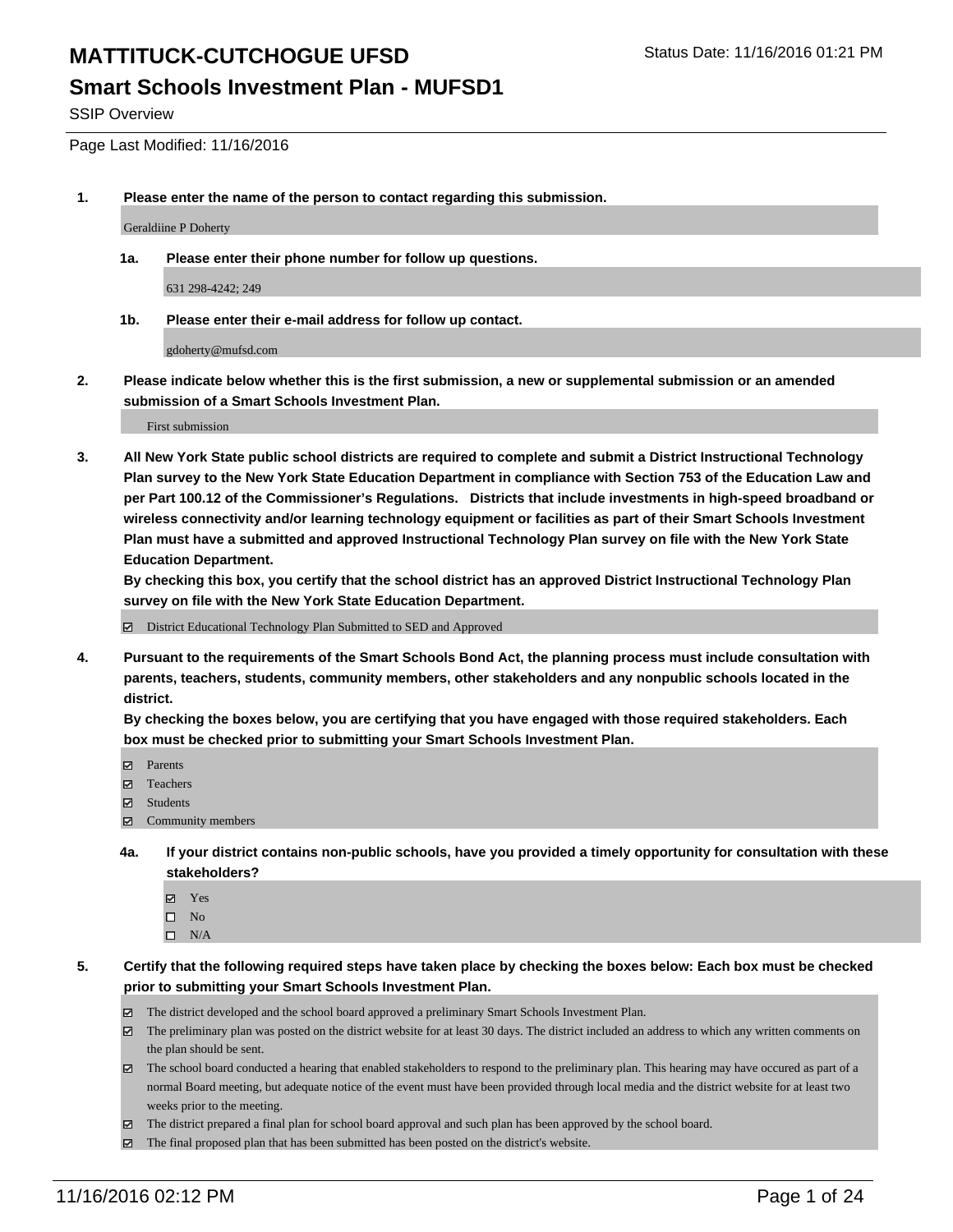#### **Smart Schools Investment Plan - MUFSD1**

SSIP Overview

Page Last Modified: 11/16/2016

**5a. Please upload the proposed Smart Schools Investment Plan (SSIP) that was posted on the district's website, along with any supporting materials. Note that this should be different than your recently submitted Educational Technology Survey. The Final SSIP, as approved by the School Board, should also be posted on the website and remain there during the course of the projects contained therein.**

SmartSchoolsWiring Project Quotes Mattituck Cutchogue.pdf School Security Quotes Smart School Investment Plan Mattituck.pdf Smart Schools Investment Plan approved by BOE.pdf

**5b. Enter the webpage address where the final Smart Schools Investment Plan is posted. The Plan should remain posted for the life of the included projects.**

http://www.mufsd.com/district.cfm?subpage=1465286

**6. Please enter an estimate of the total number of students and staff that will benefit from this Smart Schools Investment Plan based on the cumulative projects submitted to date.**

1,869

**7. An LEA/School District may partner with one or more other LEA/School Districts to form a consortium to pool Smart Schools Bond Act funds for a project that meets all other Smart School Bond Act requirements. Each school district participating in the consortium will need to file an approved Smart Schools Investment Plan for the project and submit a signed Memorandum of Understanding that sets forth the details of the consortium including the roles of each respective district.**

 $\Box$  The district plans to participate in a consortium to partner with other school district(s) to implement a Smart Schools project.

**8. Please enter the name and 6-digit SED Code for each LEA/School District participating in the Consortium.**

| <b>Partner LEA/District</b> | ISED BEDS Code |
|-----------------------------|----------------|
| (No Response)               | (No Response)  |

**9. Please upload a signed Memorandum of Understanding with all of the participating Consortium partners.**

(No Response)

**10. Your district's Smart Schools Bond Act Allocation is:**

\$273,511

**11. Enter the budget sub-allocations by category that you are submitting for approval at this time. If you are not budgeting SSBA funds for a category, please enter 0 (zero.) If the value entered is \$0, you will not be required to complete that survey question.**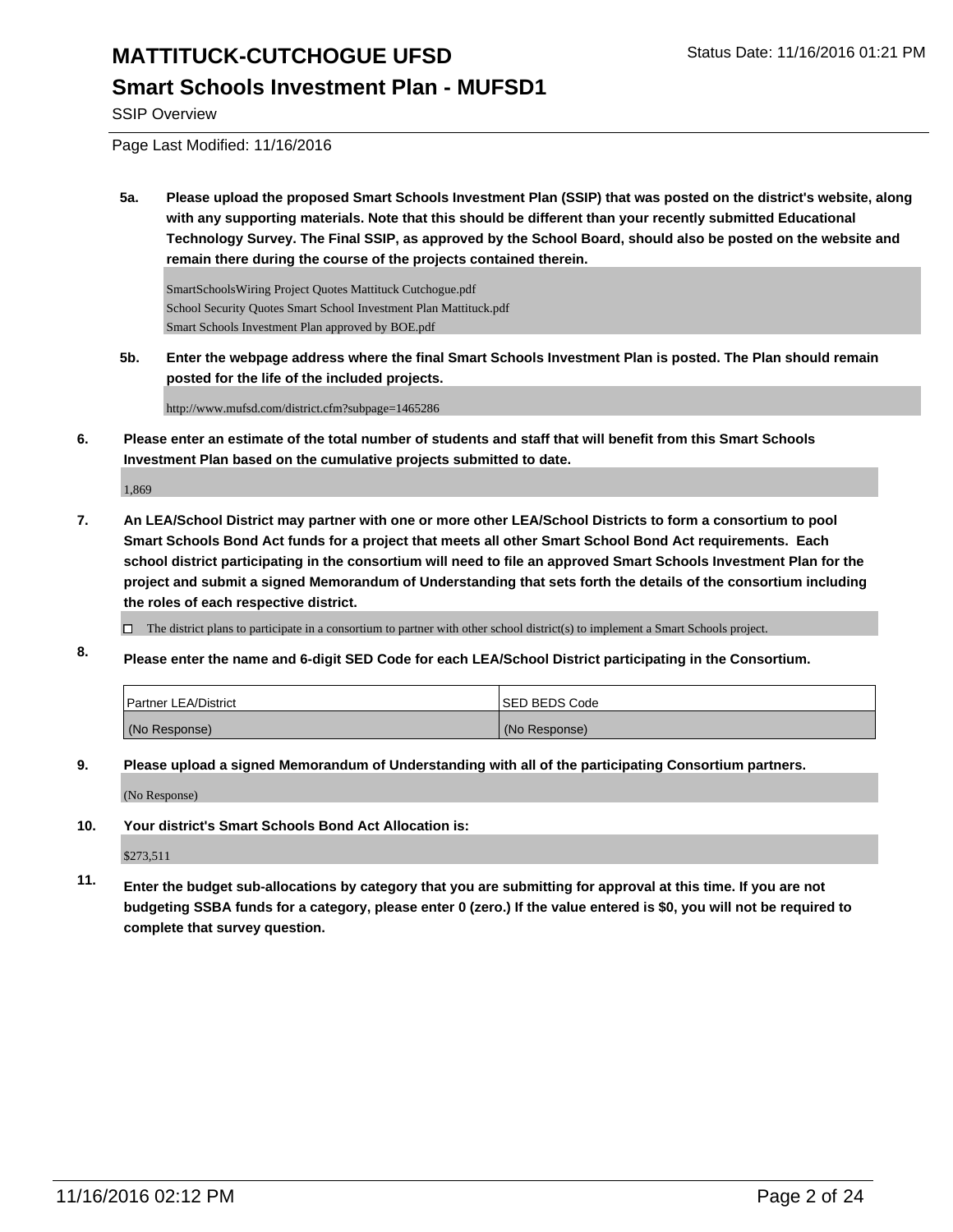# **Smart Schools Investment Plan - MUFSD1**

SSIP Overview

|                                              | Sub-        |
|----------------------------------------------|-------------|
|                                              | Allocations |
| <b>School Connectivity</b>                   | 212,562     |
| <b>Connectivity Projects for Communities</b> | l 0         |
| Classroom Technology                         | l 0         |
| Pre-Kindergarten Classrooms                  | l 0         |
| Replace Transportable Classrooms             | l 0         |
| <b>High-Tech Security Features</b>           | 53,228      |
| Totals:                                      | 265,790     |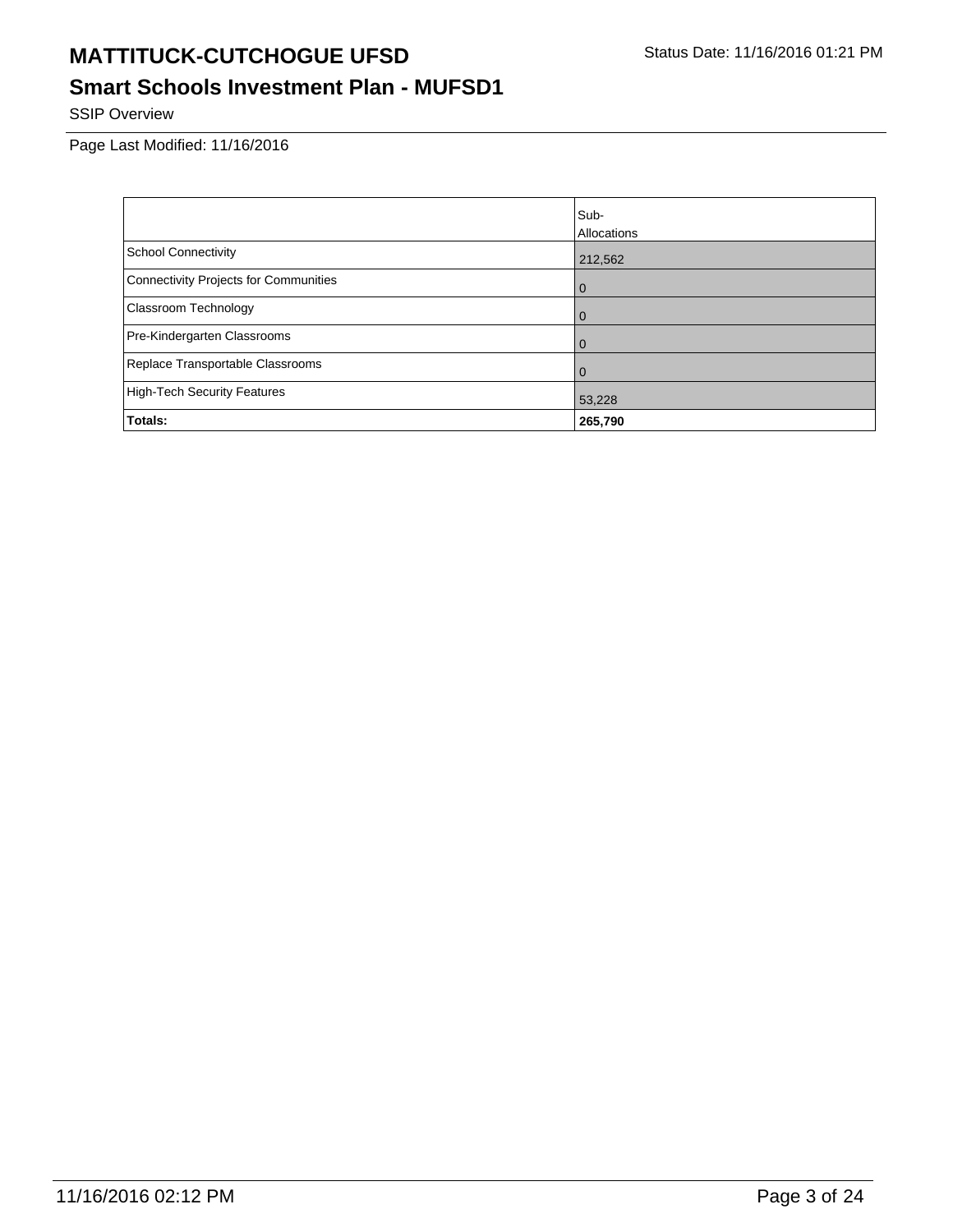School Connectivity

Page Last Modified: 11/16/2016

- **1. In order for students and faculty to receive the maximum benefit from the technology made available under the Smart Schools Bond Act, their school buildings must possess sufficient connectivity infrastructure to ensure that devices can be used during the school day. Smart Schools Investment Plans must demonstrate that:**
	- **sufficient infrastructure that meets the Federal Communications Commission's 100 Mbps per 1,000 students standard currently exists in the buildings where new devices will be deployed, or**
	- **is a planned use of a portion of Smart Schools Bond Act funds, or**
	- **is under development through another funding source.**

**Smart Schools Bond Act funds used for technology infrastructure or classroom technology investments must increase the number of school buildings that meet or exceed the minimum speed standard of 100 Mbps per 1,000 students and staff within 12 months. This standard may be met on either a contracted 24/7 firm service or a "burstable" capability. If the standard is met under the burstable criteria, it must be:**

**1. Specifically codified in a service contract with a provider, and**

**2. Guaranteed to be available to all students and devices as needed, particularly during periods of high demand, such as computer-based testing (CBT) periods.**

#### **Please describe how your district already meets or is planning to meet this standard within 12 months of plan submission.**

The Smart Schools Funds would allow us to build infrastructure where we can offer wireless capacity in our Elementary building. We will also have created a more reliable robust LAN in our Elementary and Jr. Sr. HS at the completion of this project. We have applied for and have been approved for additional hardware needed for our connectivity project through ERATE. We will use Smart School to fund the additional portion of this project. Currently, we use LightPath as our ISP provider. LightPath offers high throughput and high performance usage levels with flexibly which is built into our current service. This will allow us to simply purchase the additional bandwidth required as needed. LightPath offers High-speed throughput with the option increase to a dedicated 150 MB internet when we are ready for additional monthly cost. LightPath offers additional increments as needed.

- **1a. If a district believes that it will be impossible to meet this standard within 12 months, it may apply for a waiver of this requirement, as described on the Smart Schools website. The waiver must be filed and approved by SED prior to submitting this survey.**
	- $\Box$  By checking this box, you are certifying that the school district has an approved waiver of this requirement on file with the New York State Education Department.

#### **2. Connectivity Speed Calculator (Required)**

|                         | Number of<br>Students | Multiply by<br>100 Kbps | Divide by 1000 Current Speed<br>to Convert to<br>Required<br>Speed in Mb | lin Mb | <b>Expected</b><br>Speed to be<br>Attained Within   Required<br>12 Months | Expected Date<br><b>When</b><br>Speed Will be<br><b>Met</b> |
|-------------------------|-----------------------|-------------------------|--------------------------------------------------------------------------|--------|---------------------------------------------------------------------------|-------------------------------------------------------------|
| <b>Calculated Speed</b> | 1.170                 | 117,000                 | 117                                                                      | 100    | 150                                                                       | 03/30/2017                                                  |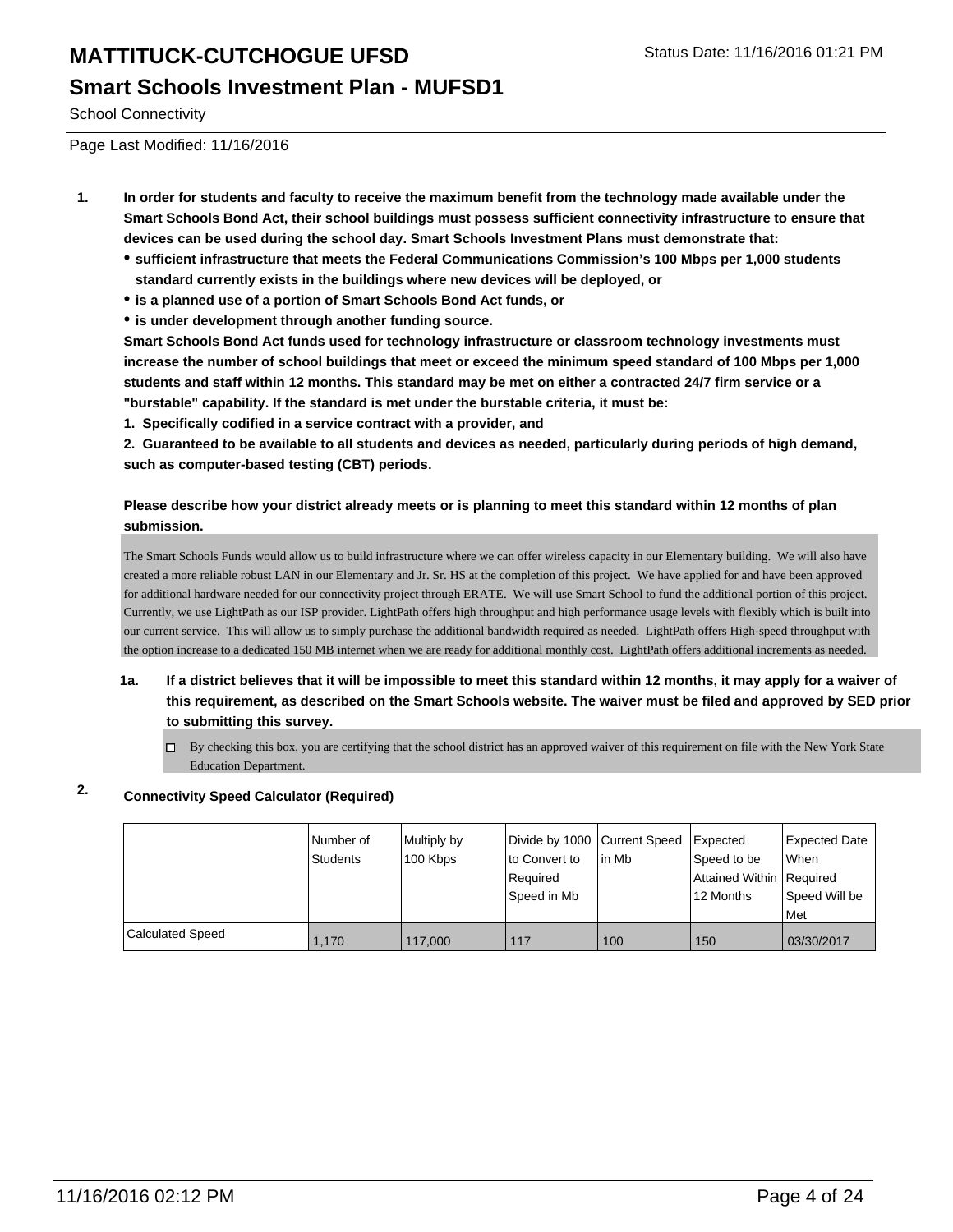### **Smart Schools Investment Plan - MUFSD1**

School Connectivity

Page Last Modified: 11/16/2016

#### **3. Describe how you intend to use Smart Schools Bond Act funds for high-speed broadband and/or wireless connectivity projects in school buildings.**

The Smart Schools Bond investment will allow us to expand learning opportunities for all our students beyond the four walls of a school building. This funding is directly linked to and supports our District Instructional Technology Plan. We have applied for and have been approved for ERATE funds for the needed hardware for the connectivity project described below.

School Connectivity: (I attached project quotes/parts and quantities to area

- 1. Upgrading of infrastructure/network to support High Speed Internet Access:
- 1. Replacement of local hubs and homeroom's back to CORE switching (termination of all drops, materials, labor, Cat5E jacks, wire mold, faceplates, materials)
- 2. Additional switches for fast through put
- 3. Upgrading to Cat 5e cabling
- 2. Wiring of all classrooms in Elementary Building with direct runs to core switching for high speed through put
- 3. Wireless High speed connections for high capacity WAPS throughout each building
- 4. Upgrading/replacement of wiring infrastructure district-wide with Cat 5e cabling
- 5. UPS Battery Backup NOC (Network Operation Center) upgrade to enterprise level in-line power surge protection as well as battery run time.
- **4. Describe the linkage between the district's District Instructional Technology Plan and the proposed projects. (There should be a link between your response to this question and your response to Question 1 in Part E. Curriculum and Instruction "What are the district's plans to use digital connectivity and technology to improve teaching and learning?)**

The Mattituck-Cutchogue UFSD provides technology support and professional development in many ways. The use of digital connectivity and technology includes data analysis using our own data and data from our local BOCES (BARS, Historical Data, etc). Further we support teach innovation and implementation of ideas from our Library Media Specialists including collaborative platforms such as Google Classroom, Blended Learning, and online learning such as learning.com. We are in the process of using Chromebooks and iPads in our buildings to allow for greater connectivity and collaboration between students and staff.

 Our vision is to ensure that any use of technology is considered in the context of what is new and better for our students beyond simple efficiency. Having a robust wireless environment will allow us to support the use of technology and the mission of the district to engage our students and educators in collaboration, creativity and critical thinking.

We ensure instruction in both digital citizenship and how to use technology for collaboration for learning among our students and our teachers.

 As our technology access and high speed and bandwidth improvement occurs, we plan to include more teachers for innovation and implementation. We have designed a plan for professional learning.

**5. If the district wishes to have students and staff access the Internet from wireless devices within the school building, or in close proximity to it, it must first ensure that it has a robust Wi-Fi network in place that has sufficient bandwidth to meet user demand.**

#### **Please describe how you have quantified this demand and how you plan to meet this demand.**

The Mattituck Cutchogue schools district has just completed a FIBER WAN build connecting all of our building with a robust high speed internet. Project was completed November 2015. We currently have 100 MBPS high speed internet access with 10G links between locations. The district has budgeted for an increase 100MPBS per 1000 students' standard in the 16-17 school year or at completion of this portion of the SMART SCHOOL project. The wireless project noted in our plan is designed to round out the wireless density in our elementary building to the same level as our secondary building. The projects noted in this plan will establish a more robust switch infrastructure district-wide to provide a firm foundation for future growth with mobile technologies.

#### **6. As indicated on Page 5 of the guidance, the Office of Facilities Planning will have to conduct a preliminary review of all capital projects, including connectivity projects.**

**Please indicate on a separate row each project number given to you by the Office of Facilities Planning.**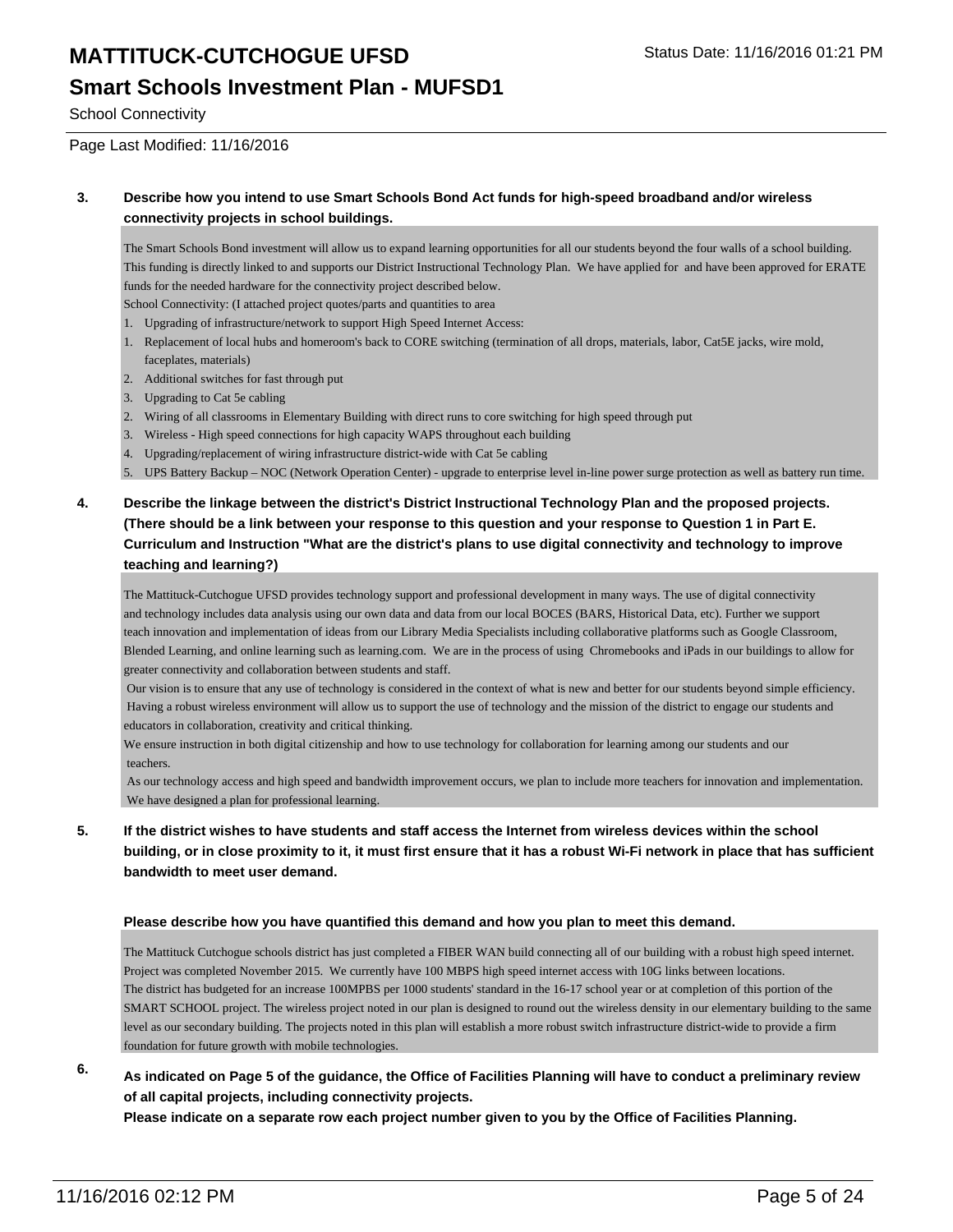#### **Smart Schools Investment Plan - MUFSD1**

School Connectivity

Page Last Modified: 11/16/2016

| <b>Project Number</b> |  |
|-----------------------|--|
| 58-10-12-02-0-001 BA1 |  |
| 58-10-12-02-0-007 BA1 |  |
| 58-10-12-02-1-009-001 |  |
| 58-10-12-02-0-001-006 |  |
| 58-10-12-02-0-007-006 |  |

**7. Certain high-tech security and connectivity infrastructure projects may be eligible for an expedited review process as determined by the Office of Facilities Planning.**

#### **Was your project deemed eligible for streamlined review?**

Yes

**7a. Districts that choose the Streamlined Review Process will be required to certify that they have reviewed all installations with their licensed architect or engineer of record and provide that person's name and license number. The licensed professional must review the products and proposed method of installation prior to implementation and review the work during and after completion in order to affirm that the work was codecompliant, if requested.**

 $\Box$  I certify that I have reviewed all installations with a licensed architect or engineer of record.

**8. Include the name and license number of the architect or engineer of record.**

| <i>Name</i>        | License Number |
|--------------------|----------------|
| John Grillo 027360 | 27360          |

**9. If you are submitting an allocation for School Connectivity complete this table.**

**Note that the calculated Total at the bottom of the table must equal the Total allocation for this category that you entered in the SSIP Overview overall budget.** 

|                                            | Sub-<br>Allocation |
|--------------------------------------------|--------------------|
| Network/Access Costs                       | 61,585             |
| <b>Outside Plant Costs</b>                 | (No Response)      |
| School Internal Connections and Components | 150,977            |
| <b>Professional Services</b>               | (No Response)      |
| Testing                                    | (No Response)      |
| <b>Other Upfront Costs</b>                 | (No Response)      |
| <b>Other Costs</b>                         | (No Response)      |
| Totals:                                    | 212,562            |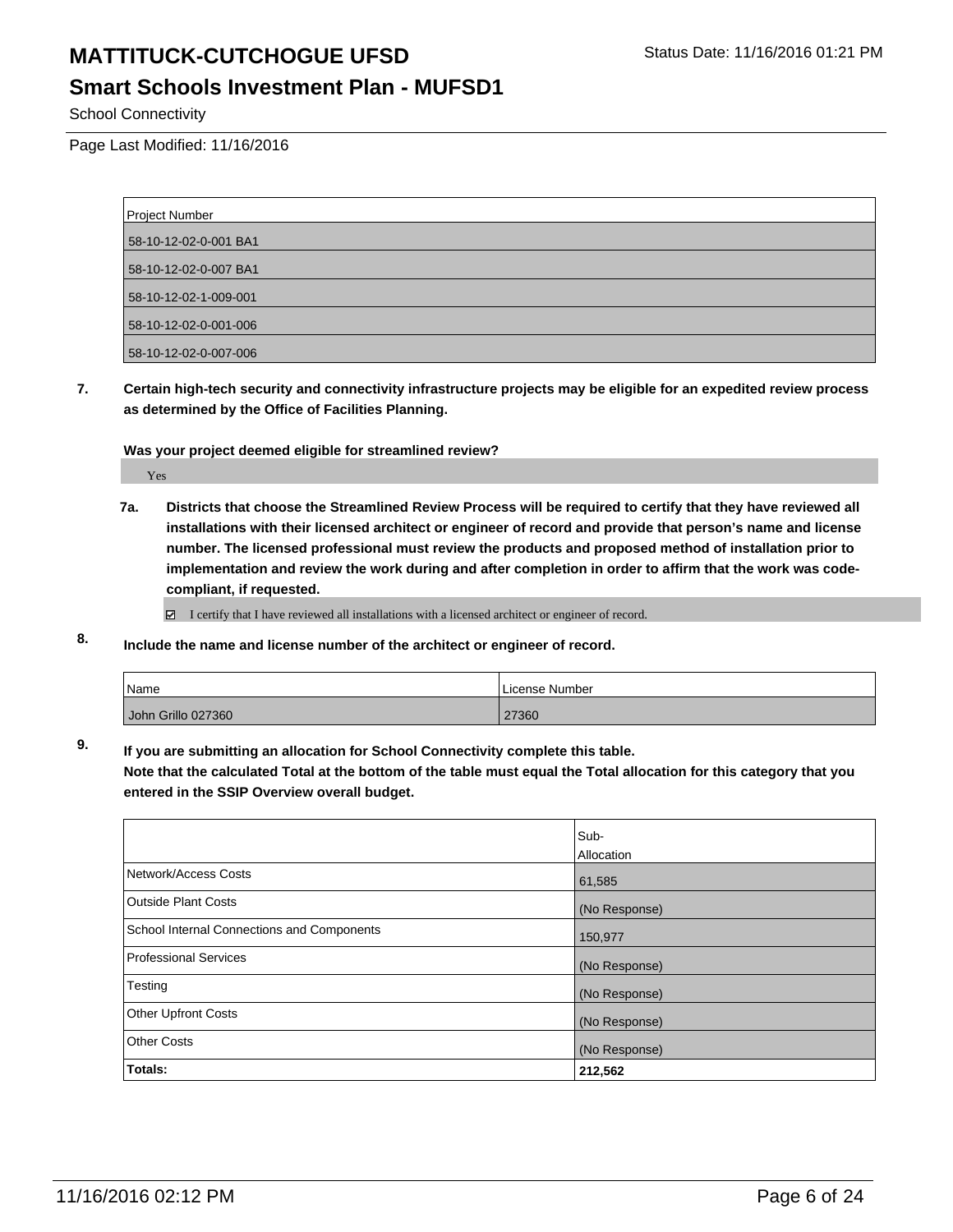**Smart Schools Investment Plan - MUFSD1**

School Connectivity

Page Last Modified: 11/16/2016

**10. Please detail the type, quantity, per unit cost and total cost of the eligible items under each sub-category. This is especially important for any expenditures listed under the "Other" category. All expenditures must be eligible for tax-exempt financing to be reimbursed through the SSBA. Sufficient detail must be provided so that we can verify this is the case. If you have any questions, please contact us directly through smartschools@nysed.gov. NOTE: Wireless Access Points should be included in this category, not under Classroom Educational Technology, except those that will be loaned/purchased for nonpublic schools. Add rows under each sub-category for additional items, as needed.**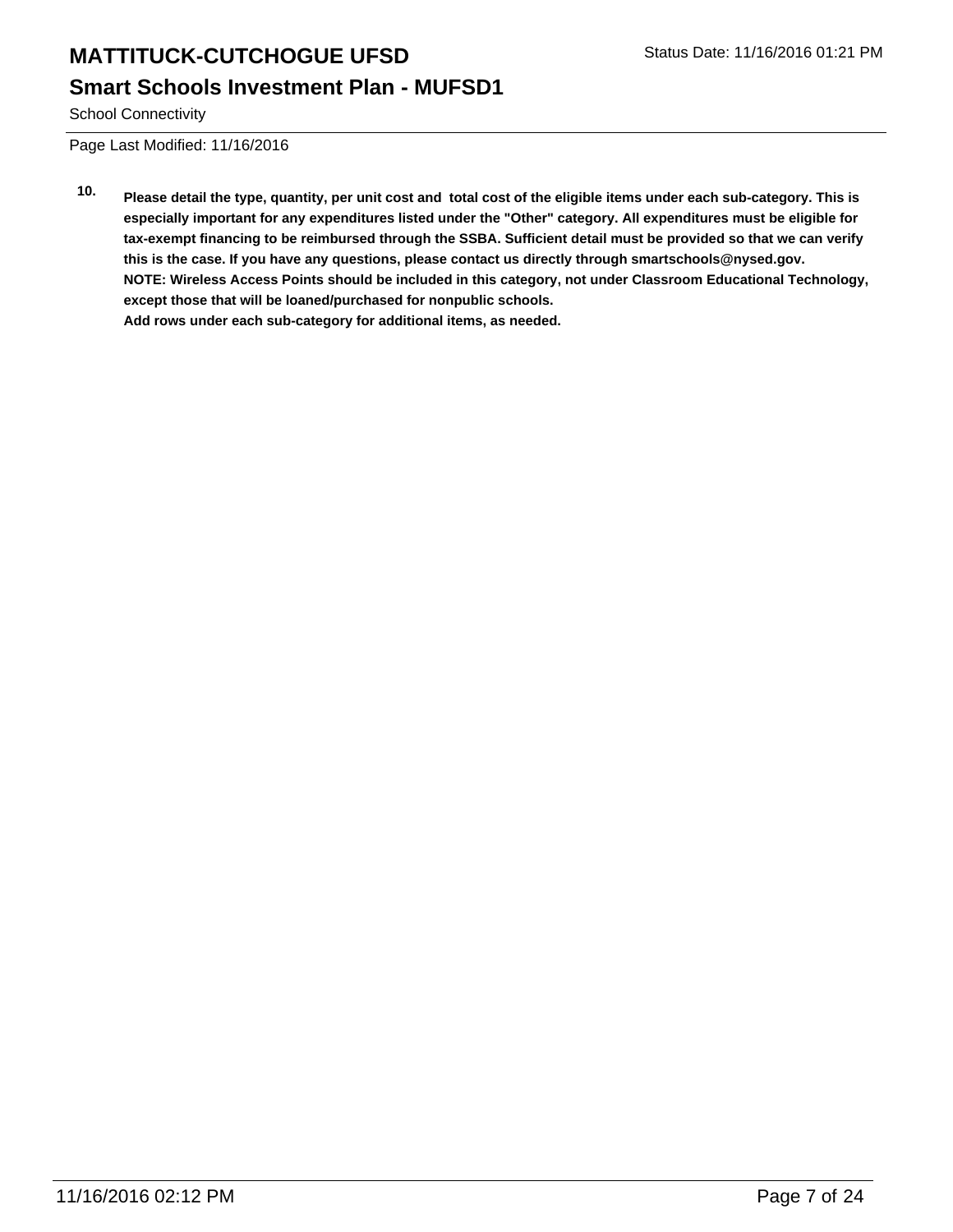# **Smart Schools Investment Plan - MUFSD1**

School Connectivity

| Select the allowable expenditure<br>type.<br>Repeat to add another item under<br>each type. | Item to be purchased                                  | Quantity       | Cost per Item  | <b>Total Cost</b> |
|---------------------------------------------------------------------------------------------|-------------------------------------------------------|----------------|----------------|-------------------|
| <b>Connections/Components</b>                                                               | Labor for Wiring Project                              | $\mathbf{1}$   | 78,561         | 78,561            |
| <b>Network/Access Costs</b>                                                                 | <b>WAP for District Office</b>                        | 7              | 743            | 5,201             |
| <b>Network/Access Costs</b>                                                                 | <b>UCS Server</b>                                     | $\overline{2}$ | 13,146         | 26,292            |
| <b>Connections/Components</b>                                                               | <b>UCS Server installation</b>                        | $\mathbf{1}$   | 6,000          | 6,000             |
| Network/Access Costs                                                                        | Erate: Switch WS-C2960X-48FPD-L                       | 5              | 3.790          | 18,950            |
| <b>Network/Access Costs</b>                                                                 | Erate: Switch C2960X                                  | 5              | 566            | 2,830             |
| <b>Network/Access Costs</b>                                                                 | Erate: Switch C2960S                                  | 5              | 623            | 3,115             |
| <b>Connections/Components</b>                                                               | Erate: Cabling CAB-STK-E-1M                           | $\overline{2}$ | 47             | 94                |
| <b>Connections/Components</b>                                                               | Erate: Cabling N422-01M                               | $\overline{2}$ | 75             | 150               |
| <b>Connections/Components</b>                                                               | Erate: Installation & Activation                      | 1              | 15,600         | 15,600            |
| <b>Network/Access Costs</b>                                                                 | Erate: Switch WS-C2960X-48FPD-L                       | $\mathbf{1}$   | 1,895          | 1,895             |
| <b>Network/Access Costs</b>                                                                 | Erate: UPS battery backup<br>APTF10KT01               | $\mathbf{1}$   | 618            | 618               |
| <b>Network/Access Costs</b>                                                                 | Erate: UPS battery backup<br>SRT8KXLT-IEC             | $\mathbf{1}$   | 2,320          | 2,320             |
| <b>Network/Access Costs</b>                                                                 | Erate: UPS battery backup<br>WASSEMUPS-3R-SB-00       | $\mathbf{1}$   | 364            | 364               |
| <b>Connections/Components</b>                                                               | Erate: Installation & Activation                      | 1              | 2,337          | 2,337             |
| <b>Connections/Components</b>                                                               | Blank Insert (10 Per Bag) Hubbell Part<br># SFSBEI10  | $\overline{2}$ | 4              | 8                 |
| <b>Connections/Components</b>                                                               | Fire Stop Caulk STI Part # SSS100                     | 5              | 13             | 65                |
| <b>Connections/Components</b>                                                               | wiring materials                                      | 1              | 250            | 250               |
| <b>Connections/Components</b>                                                               | 10 ft Kindorf                                         | $\mathbf{1}$   | 24             | 24                |
| <b>Connections/Components</b>                                                               | 1 Port Faceplate Hubbell Part #<br>IFP11EI            | 5              | 2              | 10                |
| <b>Connections/Components</b>                                                               | 1 Port Surface Mount Housing Hubbell<br>Part # ISB1EI | $\overline{7}$ | $\overline{2}$ | 14                |
| <b>Connections/Components</b>                                                               | Cat5e Copper Patch Cord Ortronics<br>Part # MC5E01-06 | 598            | 6              | 3,588             |
| <b>Connections/Components</b>                                                               | 1U Rack Mount Fiber Panel Corning<br>Part # CCH-01U   | $\mathbf{1}$   | 198            | 198               |
| <b>Connections/Components</b>                                                               | 2 Port Face Plate Hubbell Part #<br>IFP12EI           | 3              | 2              | 6                 |
| <b>Connections/Components</b>                                                               | 2 Port Faceplate Wiremold Part #<br>5507FRJ           | 300            | 3              | 900               |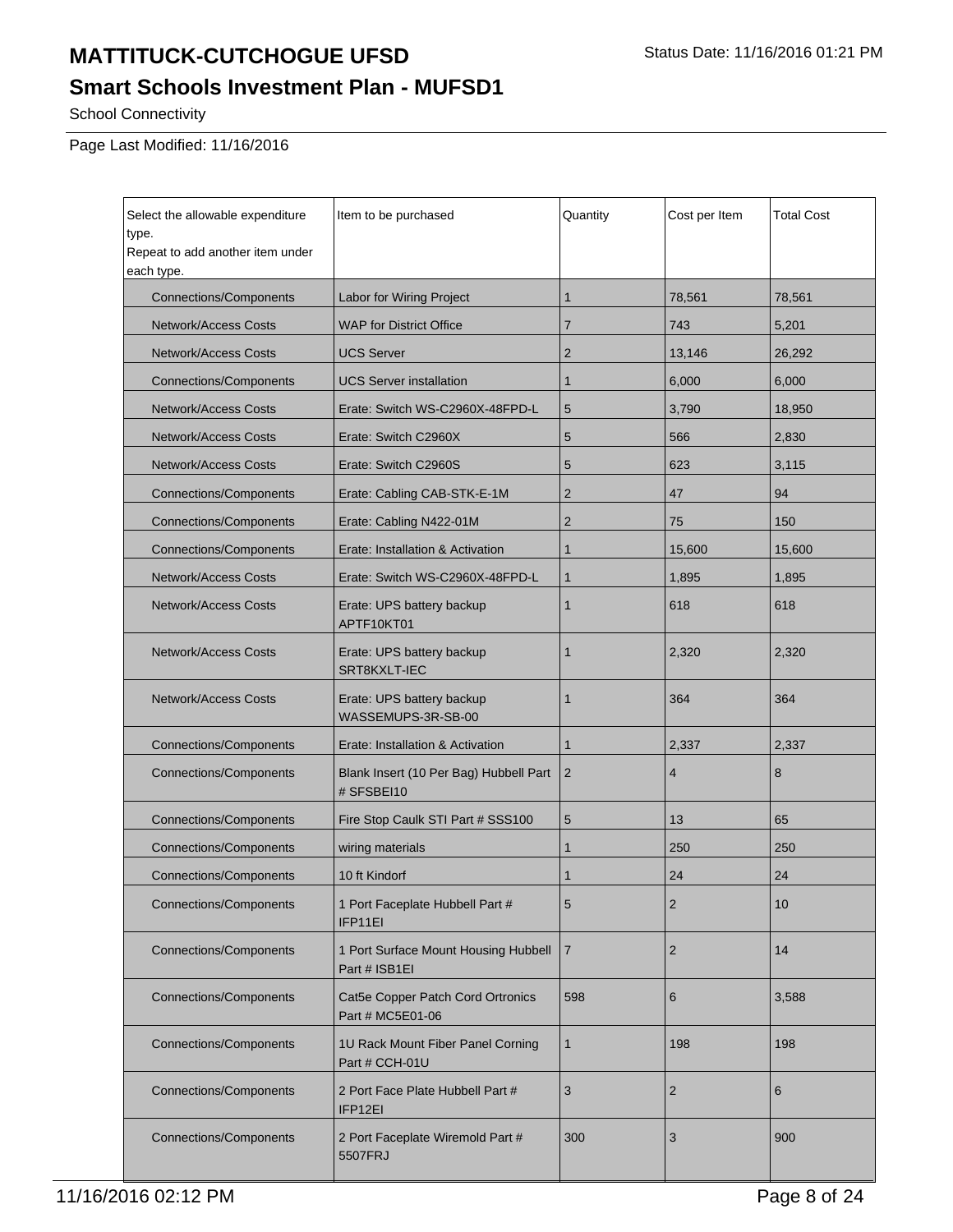# **Smart Schools Investment Plan - MUFSD1**

School Connectivity

| <b>Connections/Components</b> | 24 Port Modular Patch Panel Hubbell<br>Part # UDX24E                | 8              | 63             | 504            |
|-------------------------------|---------------------------------------------------------------------|----------------|----------------|----------------|
| <b>Connections/Components</b> | 3 Port Face Plate Hubbell Part #<br>IFP13EI                         | 16             | $\overline{2}$ | 32             |
| <b>Connections/Components</b> | 4 Port Face Plate Hubbell Part #<br>IFP14EI                         | 20             | $\overline{2}$ | 40             |
| <b>Connections/Components</b> | 4in Bang On Bushing                                                 | 30             | $\overline{7}$ | 210            |
| <b>Connections/Components</b> | 4in EMT Conduit 10ft length                                         | 5              | 54             | 270            |
| <b>Connections/Components</b> | 4in Kindorf Strap                                                   | $\overline{4}$ | 4              | 16             |
| <b>Connections/Components</b> | 48 Port Modular Patch Panel Hubbell<br>Part # UDX48E                | 14             | 72             | 1,008          |
| <b>Connections/Components</b> | 6 Port Faceplate Hubbell Part #<br>IFP16EI                          | 6              | $\overline{2}$ | 12             |
| <b>Connections/Components</b> | 6 Strand OM1 Armored Plenum Fiber<br>Corning Part # 006K88-31130-A3 | 80             | $\overline{2}$ | 160            |
| <b>Connections/Components</b> | 7ft Network Cabinet APC Part # APC-<br>AR3100                       | $\mathbf{1}$   | 2,216          | 2,216          |
| <b>Connections/Components</b> | 700 Series Adjustable Offset<br>Connector Wiremold Part # V5786     | 25             | 8              | 200            |
| <b>Connections/Components</b> | 700 Series External 90 Wiremold Part<br># V718                      | 35             | $\overline{2}$ | 70             |
| <b>Connections/Components</b> | 700 Series Flat 90 Wiremold Part #<br>V711                          | 35             | $\overline{2}$ | 70             |
| <b>Connections/Components</b> | 700 Series Internal 90 Wiremold Part #<br>V717                      | 35             | $\overline{2}$ | 70             |
| <b>Connections/Components</b> | 700 Series Metal Strap Wiremold Part<br># V704                      | 90             | 1              | 90             |
| <b>Connections/Components</b> | 700 Series Metallic Raceway Per Foot<br>Wiremold Part # V700        | 770            | 1              | 770            |
| <b>Connections/Components</b> | 700 Series Offset Connector Wiremold<br>Part # V5786                | 100            | 8              | 800            |
| <b>Connections/Components</b> | 700 Series Strap Wiremold Part #<br>V704                            | 200            | 1              | 200            |
| <b>Connections/Components</b> | 8in Deep Wall Mount Bracket Hubbell<br>Part # HPWWB4U8              | $\mathbf{1}$   | 74             | 74             |
| <b>Connections/Components</b> | Blank Insert Hubbel Part # SFSBEI                                   | $\overline{2}$ | 1              | $\overline{2}$ |
| <b>Connections/Components</b> | Cat5E Bertek Cable Per 1,000 Part #<br>1003227                      | 21             | 200            | 4,200          |
| <b>Connections/Components</b> | Cat5e Copper Patch Cord Leviton Part<br>#5G460-03W                  | $\overline{7}$ | 3              | 21             |
| <b>Connections/Components</b> | Cat5e Jack Insert (25 Pack) Wiremold<br>Part # KS5E-42              | 24             | 76             | 1,824          |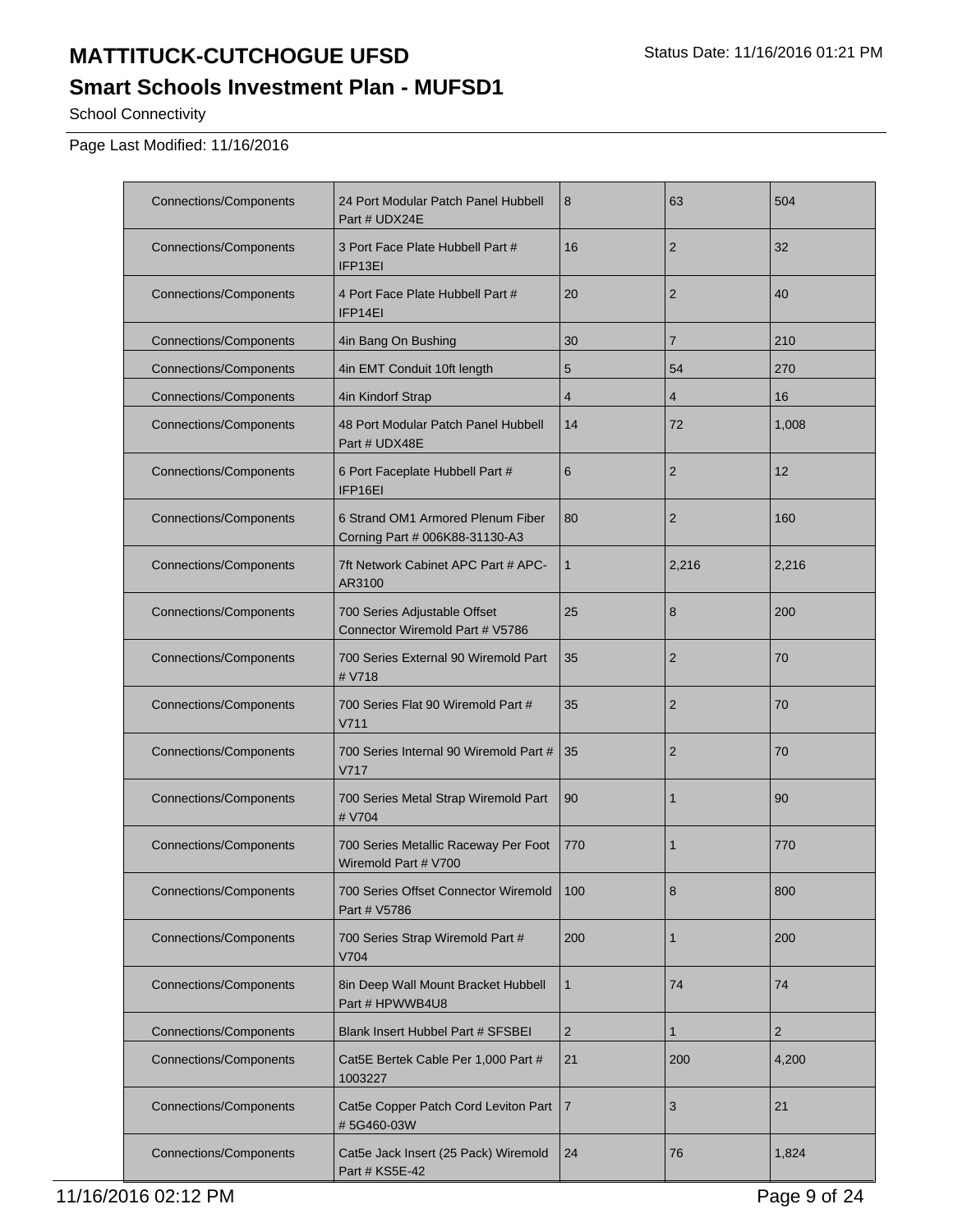# **Smart Schools Investment Plan - MUFSD1**

School Connectivity

| <b>Connections/Components</b> | Cat5e Jack Insert Hubbell Part #<br>HXJ5ER                           | 796 | 5              | 3,980  |
|-------------------------------|----------------------------------------------------------------------|-----|----------------|--------|
| <b>Connections/Components</b> | Cat5e Plenum Cable Berk Tek Part #<br>1003227                        | 120 | 200            | 24,000 |
| <b>Connections/Components</b> | Fire Stop Caulk STI Part # SSS100                                    | 12  | 12             | 144    |
| <b>Connections/Components</b> | Low Voltage Mounting Plate 1 Gang<br>Caddy Part # MPLS               | 20  | $\overline{2}$ | 40     |
| <b>Connections/Components</b> | Low Voltage Mounting Plate Caddy<br>Part # MPLS                      | 100 | $\overline{2}$ | 200    |
| <b>Connections/Components</b> | OM1 LC Adaptor Plate Corning Part #<br>CCH-CP06-A8                   | 1   | 45             | 45     |
| <b>Connections/Components</b> | <b>OM1 LC Mechanical Fiber Connector</b><br>Corning Part # 95-000-99 | 6   | 14             | 84     |
| <b>Connections/Components</b> | <b>OM1 ST Mechanical Fiber Connector</b><br>Corning Part # 95-000-50 | 6   | 10             | 60     |
| <b>Connections/Components</b> | Single Gang Recepticle Box Wiremold<br>Part # V5744                  | 1   | 14             | 14     |
| <b>Connections/Components</b> | Single Gang Recepticle Box Wiremold<br>Part # V5748                  | 123 | 6              | 738    |
| <b>Connections/Components</b> | <b>Stainless Steel Wall Phone Plate</b><br>Hubbell Part #P630SR1GJ8  | 72  | 14             | 1,008  |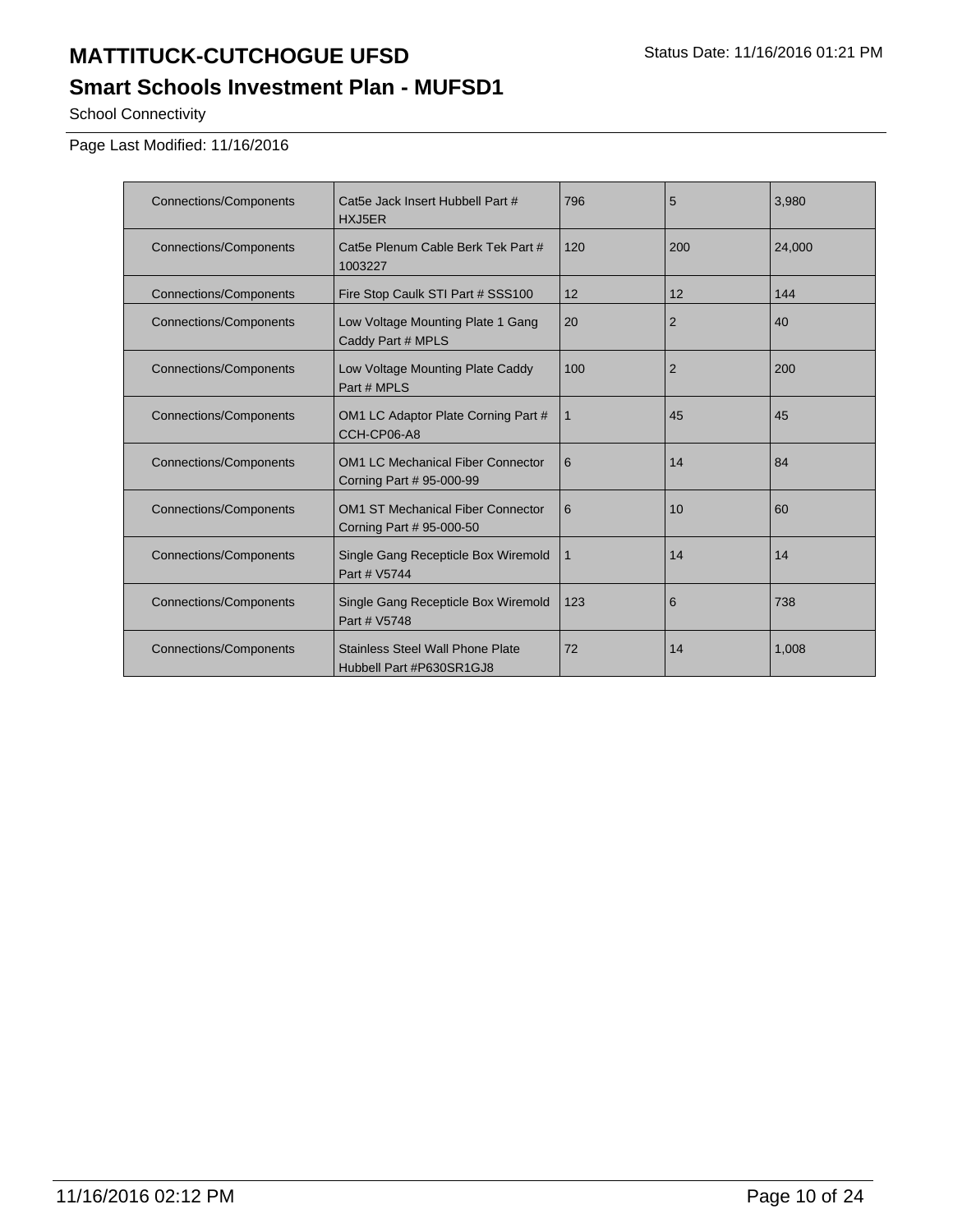Community Connectivity (Broadband and Wireless)

Page Last Modified: 08/18/2016

**1. Describe how you intend to use Smart Schools Bond Act funds for high-speed broadband and/or wireless connectivity projects in the community.**

(No Response)

**2. Please describe how the proposed project(s) will promote student achievement and increase student and/or staff access to the Internet in a manner that enhances student learning and/or instruction outside of the school day and/or school building.**

(No Response)

**3. Community connectivity projects must comply with all the necessary local building codes and regulations (building and related permits are not required prior to plan submission).**

 $\Box$  I certify that we will comply with all the necessary local building codes and regulations.

**4. Please describe the physical location of the proposed investment.**

(No Response)

**5. Please provide the initial list of partners participating in the Community Connectivity Broadband Project, along with their Federal Tax Identification (Employer Identification) number.**

| <b>Project Partners</b> | Federal ID#   |
|-------------------------|---------------|
| (No Response)           | (No Response) |

**6. If you are submitting an allocation for Community Connectivity, complete this table. Note that the calculated Total at the bottom of the table must equal the Total allocation for this category that you entered in the SSIP Overview overall budget.**

|                                    | Sub-Allocation |
|------------------------------------|----------------|
| Network/Access Costs               | (No Response)  |
| <b>Outside Plant Costs</b>         | (No Response)  |
| <b>Tower Costs</b>                 | (No Response)  |
| <b>Customer Premises Equipment</b> | (No Response)  |
| <b>Professional Services</b>       | (No Response)  |
| Testing                            | (No Response)  |
| <b>Other Upfront Costs</b>         | (No Response)  |
| <b>Other Costs</b>                 | (No Response)  |
| Totals:                            | 0              |

**7. Please detail the type, quantity, per unit cost and total cost of the eligible items under each sub-category. This is especially important for any expenditures listed under the "Other" category. All expenditures must be capital-bond eligible to be reimbursed through the SSBA. If you have any questions, please contact us directly through smartschools@nysed.gov.**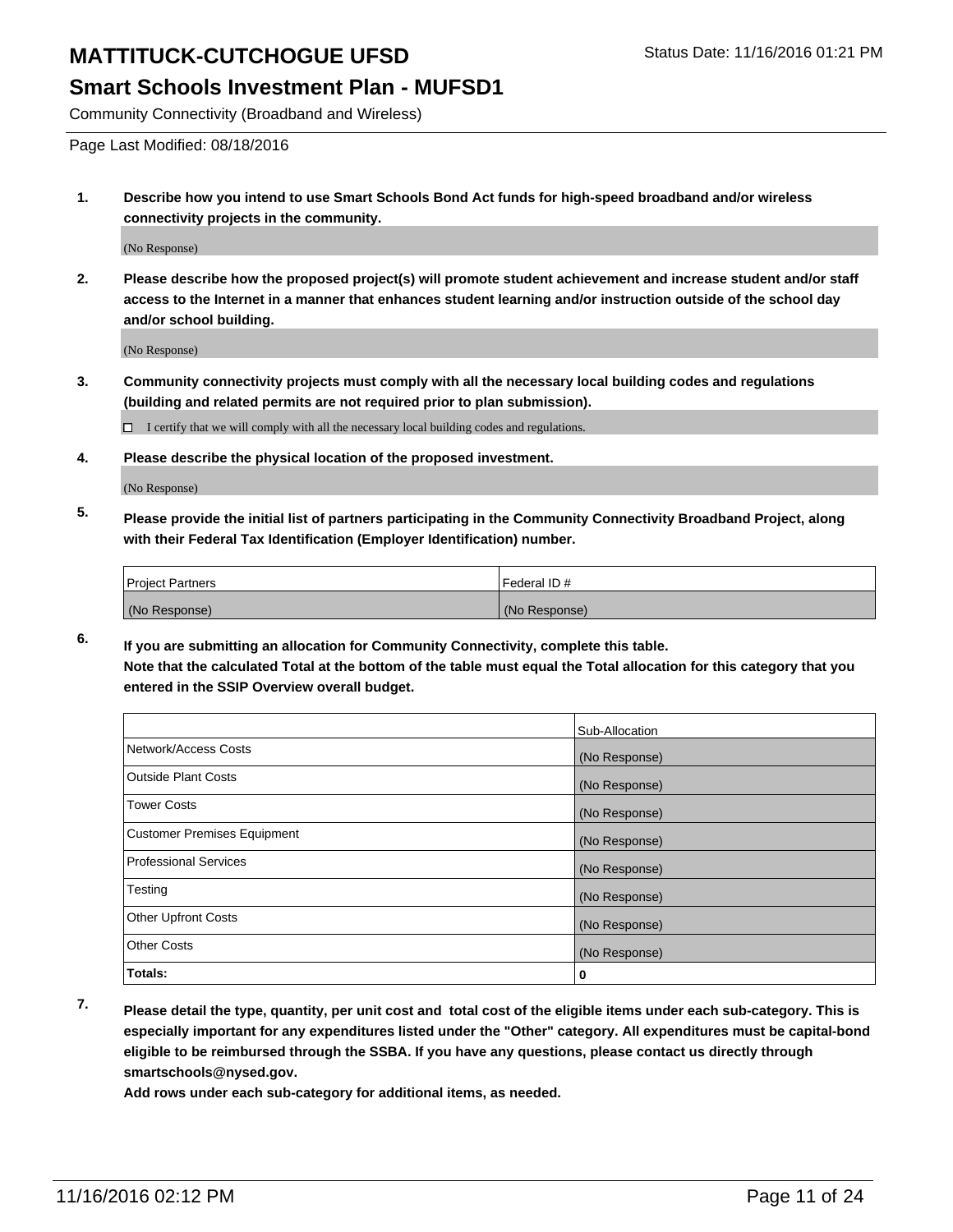# **Smart Schools Investment Plan - MUFSD1**

Community Connectivity (Broadband and Wireless)

Page Last Modified: 08/18/2016

| Select the allowable expenditure | litem to be purchased | Quantity      | Cost per Item | <b>Total Cost</b> |
|----------------------------------|-----------------------|---------------|---------------|-------------------|
| type.                            |                       |               |               |                   |
| Repeat to add another item under |                       |               |               |                   |
| each type.                       |                       |               |               |                   |
| (No Response)                    | (No Response)         | (No Response) | (No Response) | (No Response)     |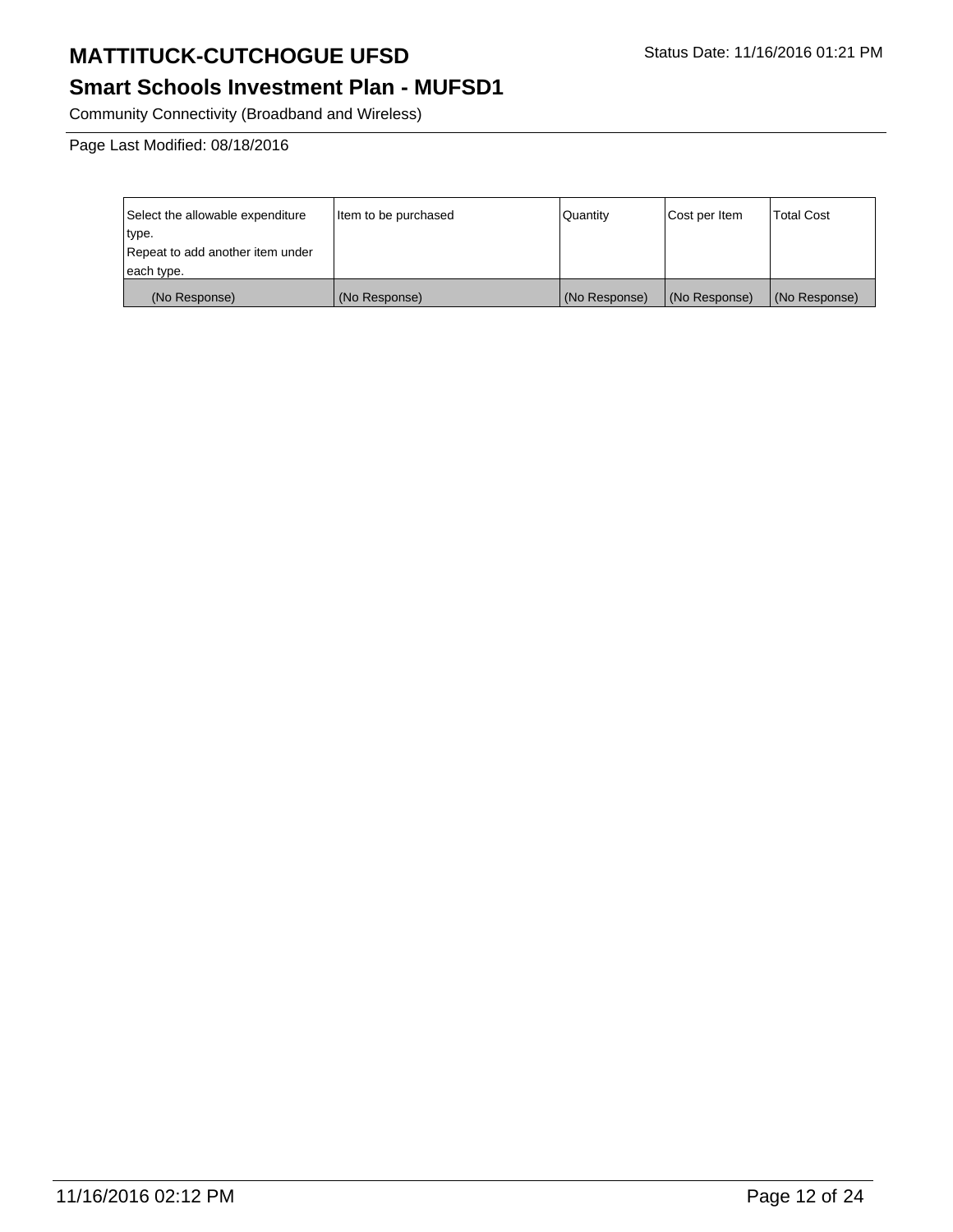#### **Smart Schools Investment Plan - MUFSD1**

Classroom Learning Technology

Page Last Modified: 08/18/2016

**1. In order for students and faculty to receive the maximum benefit from the technology made available under the Smart Schools Bond Act, their school buildings must possess sufficient connectivity infrastructure to ensure that devices can be used during the school day. Smart Schools Investment Plans must demonstrate that sufficient infrastructure that meets the Federal Communications Commission's 100 Mbps per 1,000 students standard currently exists in the buildings where new devices will be deployed, or is a planned use of a portion of Smart Schools Bond Act funds, or is under development through another funding source.**

**Smart Schools Bond Act funds used for technology infrastructure or classroom technology investments must increase the number of school buildings that meet or exceed the minimum speed standard of 100 Mbps per 1,000 students and staff within 12 months. This standard may be met on either a contracted 24/7 firm service or a "burstable" capability. If the standard is met under the burstable criteria, it must be:**

**1. Specifically codified in a service contract with a provider, and**

**2. Guaranteed to be available to all students and devices as needed, particularly during periods of high demand, such as computer-based testing (CBT) periods.**

**Please describe how your district already meets or is planning to meet this standard within 12 months of plan submission.**

(No Response)

- **1a. If a district believes that it will be impossible to meet this standard within 12 months, it may apply for a waiver of this requirement, as described on the Smart Schools website. The waiver must be filed and approved by SED prior to submitting this survey.**
	- $\Box$  By checking this box, you are certifying that the school district has an approved waiver of this requirement on file with the New York State Education Department.
- **2. Connectivity Speed Calculator (Required)**

|                         | l Number of<br>Students | Multiply by<br>100 Kbps | Divide by 1000 Current Speed<br>to Convert to<br>l Reauired<br>Speed in Mb | lin Mb           | Expected<br>Speed to be<br>Attained Within   Required<br>12 Months | Expected Date<br>l When<br>Speed Will be<br>l Met |
|-------------------------|-------------------------|-------------------------|----------------------------------------------------------------------------|------------------|--------------------------------------------------------------------|---------------------------------------------------|
| <b>Calculated Speed</b> | (No<br>Response)        | (No Response)           | (No<br>Response)                                                           | (No<br>Response) | (No<br>Response)                                                   | (No<br>Response)                                  |

**3. If the district wishes to have students and staff access the Internet from wireless devices within the school building, or in close proximity to it, it must first ensure that it has a robust Wi-Fi network in place that has sufficient bandwidth to meet user demand.**

**Please describe how you have quantified this demand and how you plan to meet this demand.**

(No Response)

**4. All New York State public school districts are required to complete and submit an Instructional Technology Plan survey to the New York State Education Department in compliance with Section 753 of the Education Law and per Part 100.12 of the Commissioner's Regulations.**

**Districts that include educational technology purchases as part of their Smart Schools Investment Plan must have a submitted and approved Instructional Technology Plan survey on file with the New York State Education Department.**

By checking this box, you are certifying that the school district has an approved Instructional Technology Plan survey on file with the New York State Education Department.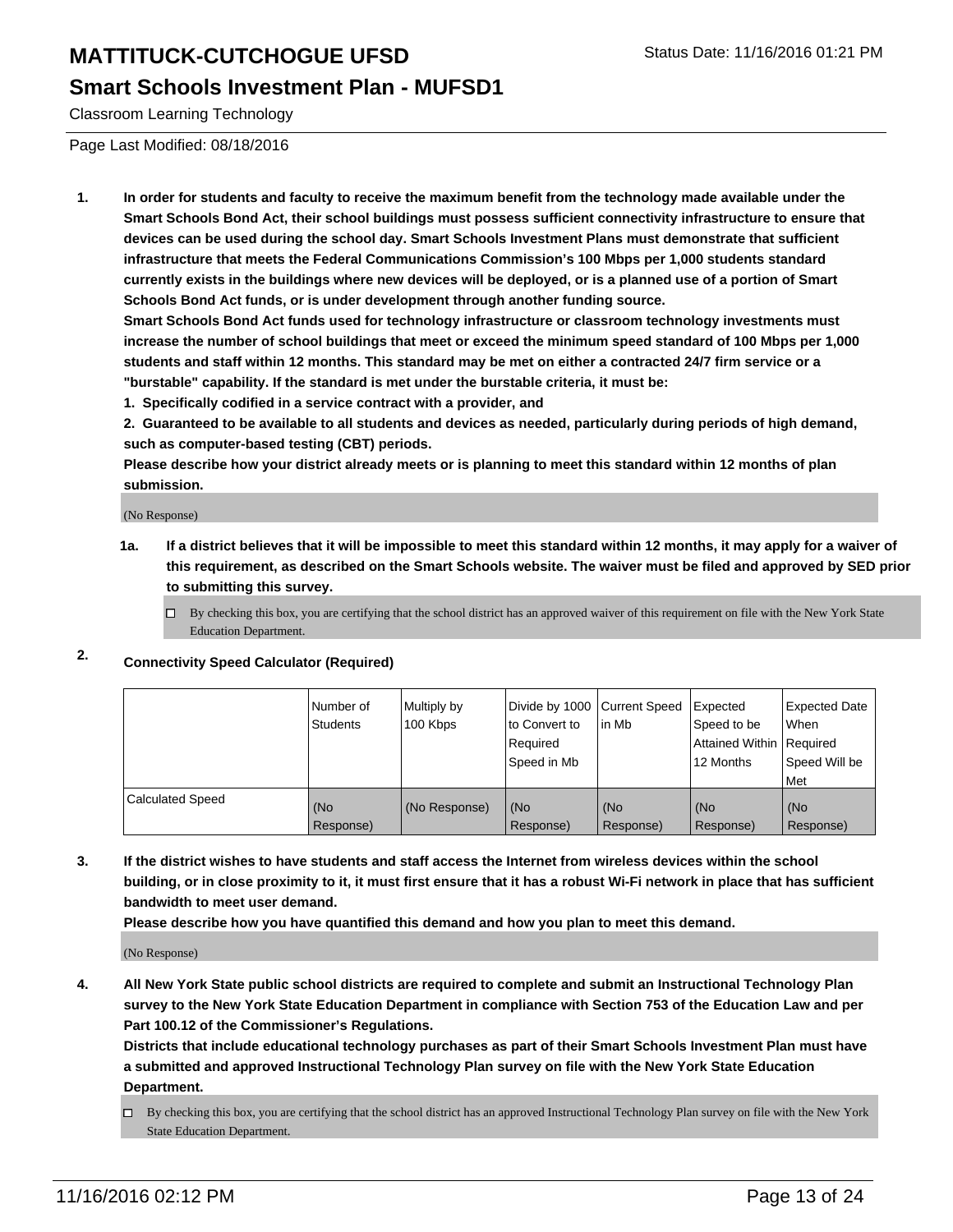Classroom Learning Technology

Page Last Modified: 08/18/2016

**5. Describe the devices you intend to purchase and their compatibility with existing or planned platforms or systems. Specifically address the adequacy of each facility's electrical, HVAC and other infrastructure necessary to install and support the operation of the planned technology.**

(No Response)

- **6. Describe how the proposed technology purchases will:**
	- **> enhance differentiated instruction;**
	- **> expand student learning inside and outside the classroom;**
	- **> benefit students with disabilities and English language learners; and**
	- **> contribute to the reduction of other learning gaps that have been identified within the district.**

**The expectation is that districts will place a priority on addressing the needs of students who struggle to succeed in a rigorous curriculum. Responses in this section should specifically address this concern and align with the district's Instructional Technology Plan (in particular Question 2 of E. Curriculum and Instruction: "Does the district's instructional technology plan address the needs of students with disabilities to ensure equitable access to instruction, materials and assessments?" and Question 3 of the same section: "Does the district's instructional technology plan address the provision of assistive technology specifically for students with disabilities to ensure access to and participation in the general curriculum?"**

(No Response)

**7. Where appropriate, describe how the proposed technology purchases will enhance ongoing communication with parents and other stakeholders and help the district facilitate technology-based regional partnerships, including distance learning and other efforts.**

(No Response)

**8. Describe the district's plan to provide professional development to ensure that administrators, teachers and staff can employ the technology purchased to enhance instruction successfully.**

**Note: This response should be aligned and expanded upon in accordance with your district's response to Question 1 of F. Professional Development of your Instructional Technology Plan: "Please provide a summary of professional development offered to teachers and staff, for the time period covered by this plan, to support technology to enhance teaching and learning. Please include topics, audience and method of delivery within your summary."**

(No Response)

- **9. Districts must contact the SUNY/CUNY teacher preparation program that supplies the largest number of the district's new teachers to request advice on innovative uses and best practices at the intersection of pedagogy and educational technology.**
	- $\Box$  By checking this box, you certify that you have contacted the SUNY/CUNY teacher preparation program that supplies the largest number of your new teachers to request advice on these issues.
	- **9a. Please enter the name of the SUNY or CUNY Institution that you contacted.**

(No Response)

**9b. Enter the primary Institution phone number.**

(No Response)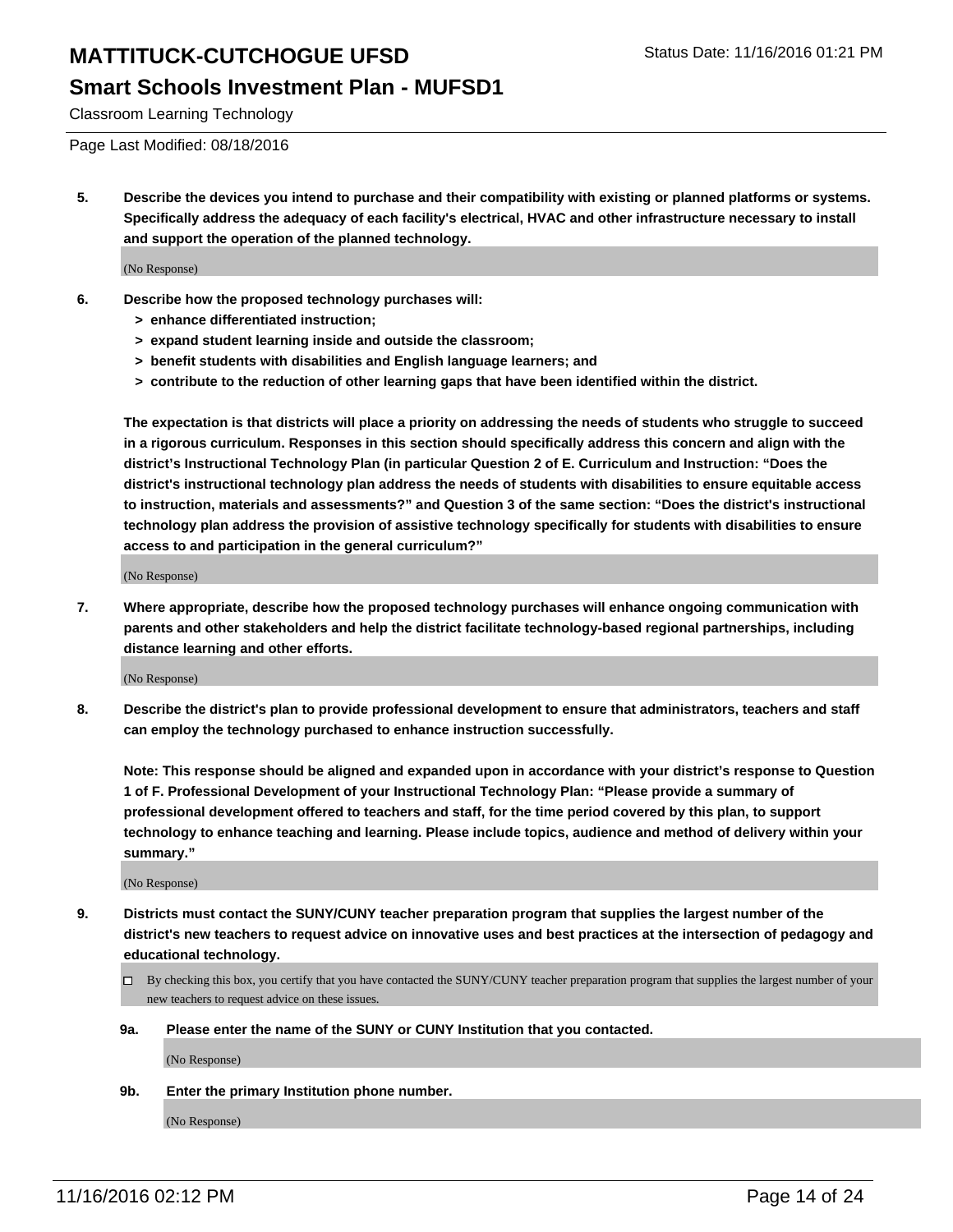#### **Smart Schools Investment Plan - MUFSD1**

Classroom Learning Technology

Page Last Modified: 08/18/2016

**9c. Enter the name of the contact person with whom you consulted and/or will be collaborating with on innovative uses of technology and best practices.**

(No Response)

**10. A district whose Smart Schools Investment Plan proposes the purchase of technology devices and other hardware must account for nonpublic schools in the district.**

#### **Are there nonpublic schools within your school district?**

□ Yes

 $\square$  No

**11. Nonpublic Classroom Technology Loan Calculator**

**The Smart Schools Bond Act provides that any Classroom Learning Technology purchases made using Smart Schools funds shall be lent, upon request, to nonpublic schools in the district. However, no school district shall be required to loan technology in amounts greater than the total obtained and spent on technology pursuant to the Smart Schools Bond Act and the value of such loan may not exceed the total of \$250 multiplied by the nonpublic school enrollment in the base year at the time of enactment. See:**

**http://www.p12.nysed.gov/mgtserv/smart\_schools/docs/Smart\_Schools\_Bond\_Act\_Guidance\_04.27.15\_Final.pdf.**

|                                         | 1. Classroom<br>Technology | 2. Public<br><b>Enrollment</b> | 3. Nonpublic<br>Enrollment                                                                    | l 4. Sum of<br>l Public and | 5. Total Per<br>Pupil Sub- | 6. Total<br>Nonpublic Loan |
|-----------------------------------------|----------------------------|--------------------------------|-----------------------------------------------------------------------------------------------|-----------------------------|----------------------------|----------------------------|
|                                         | Sub-allocation             | $(2014 - 15)$                  | $(2014-15)$                                                                                   | Nonpublic<br>Enrollment     | lallocation                | Amount                     |
| Calculated Nonpublic Loan<br>l Amount i |                            |                                | (No Response)   (No Response)   (No Response)   (No Response)   (No Response)   (No Response) |                             |                            |                            |

**12. To ensure the sustainability of technology purchases made with Smart Schools funds, districts must demonstrate a long-term plan to maintain and replace technology purchases supported by Smart Schools Bond Act funds. This sustainability plan shall demonstrate a district's capacity to support recurring costs of use that are ineligible for Smart Schools Bond Act funding such as device maintenance, technical support, Internet and wireless fees, maintenance of hotspots, staff professional development, building maintenance and the replacement of incidental items. Further, such a sustainability plan shall include a long-term plan for the replacement of purchased devices and equipment at the end of their useful life with other funding sources.**

 $\square$  By checking this box, you certify that the district has a sustainability plan as described above.

**13. Districts must ensure that devices purchased with Smart Schools Bond funds will be distributed, prepared for use, maintained and supported appropriately. Districts must maintain detailed device inventories in accordance with generally accepted accounting principles.**

By checking this box, you certify that the district has a distribution and inventory management plan and system in place.

**14. If you are submitting an allocation for Classroom Learning Technology complete this table. Note that the calculated Total at the bottom of the table must equal the Total allocation for this category that you entered in the SSIP Overview overall budget.**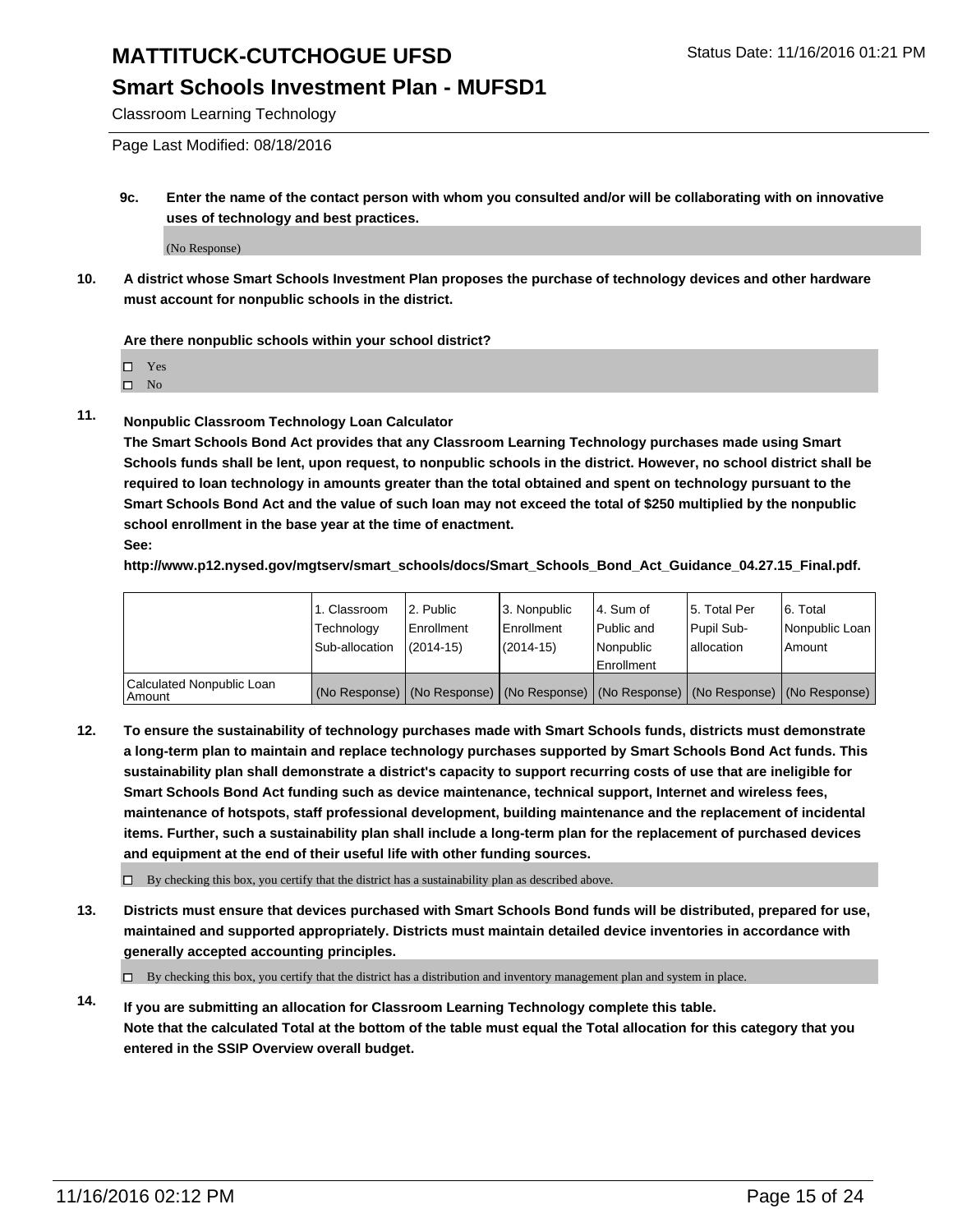#### **Smart Schools Investment Plan - MUFSD1**

Classroom Learning Technology

Page Last Modified: 08/18/2016

|                          | Sub-Allocation |
|--------------------------|----------------|
| Interactive Whiteboards  | (No Response)  |
| <b>Computer Servers</b>  | (No Response)  |
| <b>Desktop Computers</b> | (No Response)  |
| <b>Laptop Computers</b>  | (No Response)  |
| <b>Tablet Computers</b>  | (No Response)  |
| <b>Other Costs</b>       | (No Response)  |
| Totals:                  | 0              |

**15. Please detail the type, quantity, per unit cost and total cost of the eligible items under each sub-category. This is especially important for any expenditures listed under the "Other" category. All expenditures must be capital-bond eligible to be reimbursed through the SSBA. If you have any questions, please contact us directly through smartschools@nysed.gov.**

**Please specify in the "Item to be Purchased" field which specific expenditures and items are planned to meet the district's nonpublic loan requirement, if applicable.**

**NOTE: Wireless Access Points that will be loaned/purchased for nonpublic schools should ONLY be included in this category, not under School Connectivity, where public school districts would list them.**

| Select the allowable expenditure | Item to be Purchased | Quantity      | Cost per Item | <b>Total Cost</b> |
|----------------------------------|----------------------|---------------|---------------|-------------------|
| type.                            |                      |               |               |                   |
| Repeat to add another item under |                      |               |               |                   |
| each type.                       |                      |               |               |                   |
| (No Response)                    | (No Response)        | (No Response) | (No Response) | (No Response)     |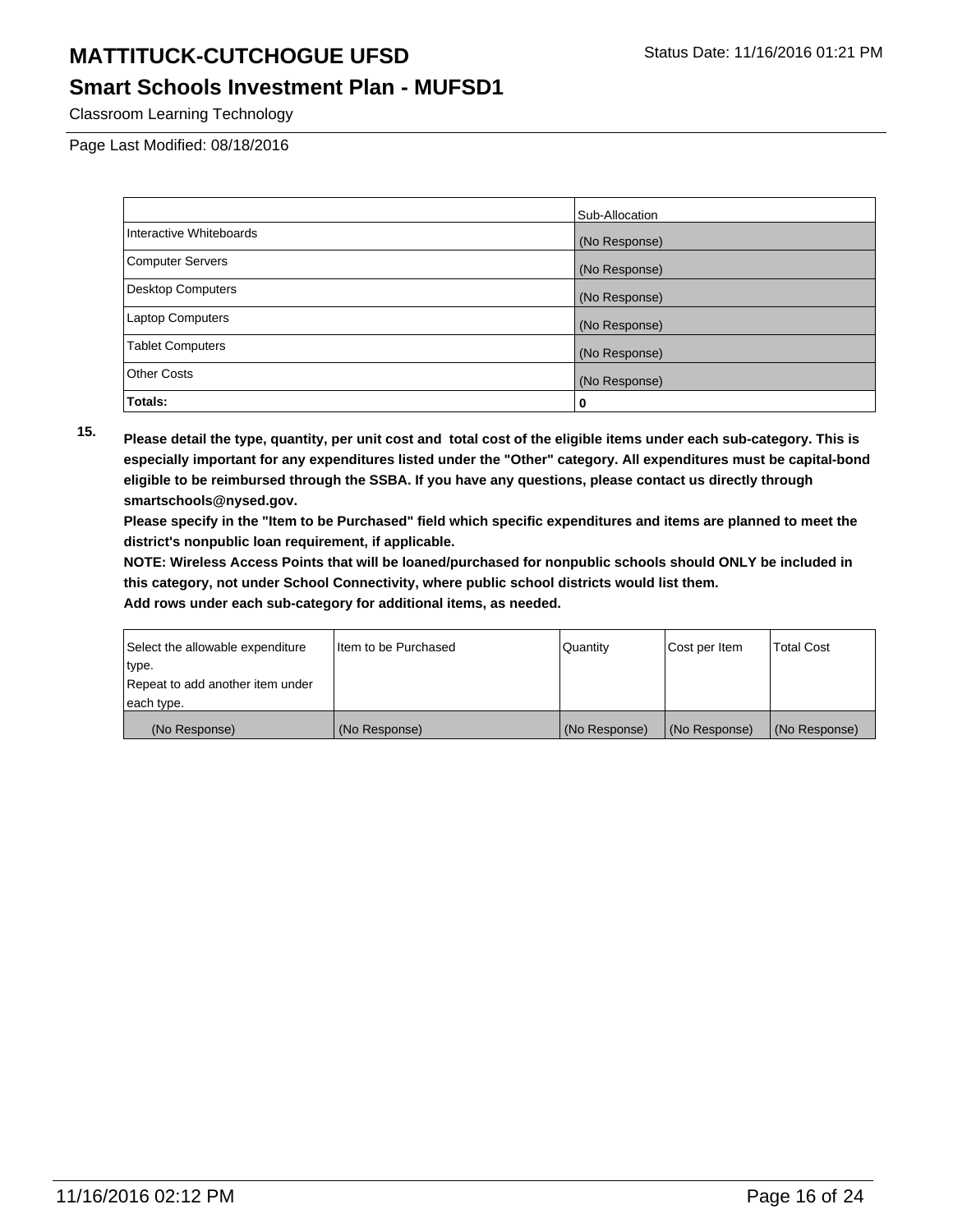Pre-Kindergarten Classrooms

Page Last Modified: 08/18/2016

**1. Provide information regarding how and where the district is currently serving pre-kindergarten students and justify the need for additional space with enrollment projections over 3 years.**

(No Response)

- **2. Describe the district's plan to construct, enhance or modernize education facilities to accommodate prekindergarten programs. Such plans must include:**
	- **Specific descriptions of what the district intends to do to each space;**
	- **An affirmation that pre-kindergarten classrooms will contain a minimum of 900 square feet per classroom;**
	- **The number of classrooms involved;**
	- **The approximate construction costs per classroom; and**
	- **Confirmation that the space is district-owned or has a long-term lease that exceeds the probable useful life of the improvements.**

(No Response)

**3. Smart Schools Bond Act funds may only be used for capital construction costs. Describe the type and amount of additional funds that will be required to support ineligible ongoing costs (e.g. instruction, supplies) associated with any additional pre-kindergarten classrooms that the district plans to add.**

(No Response)

**4. All plans and specifications for the erection, repair, enlargement or remodeling of school buildings in any public school district in the State must be reviewed and approved by the Commissioner. Districts that plan capital projects using their Smart Schools Bond Act funds will undergo a Preliminary Review Process by the Office of Facilities Planning.**

**Please indicate on a separate row each project number given to you by the Office of Facilities Planning.**

| Project Number |  |
|----------------|--|
| (No Response)  |  |

**5. If you have made an allocation for Pre-Kindergarten Classrooms, complete this table.**

**Note that the calculated Total at the bottom of the table must equal the Total allocation for this category that you entered in the SSIP Overview overall budget.**

|                                          | Sub-Allocation |
|------------------------------------------|----------------|
| Construct Pre-K Classrooms               | (No Response)  |
| Enhance/Modernize Educational Facilities | (No Response)  |
| Other Costs                              | (No Response)  |
| Totals:                                  |                |

**6. Please detail the type, quantity, per unit cost and total cost of the eligible items under each sub-category. This is especially important for any expenditures listed under the "Other" category. All expenditures must be capital-bond eligible to be reimbursed through the SSBA. If you have any questions, please contact us directly through smartschools@nysed.gov.**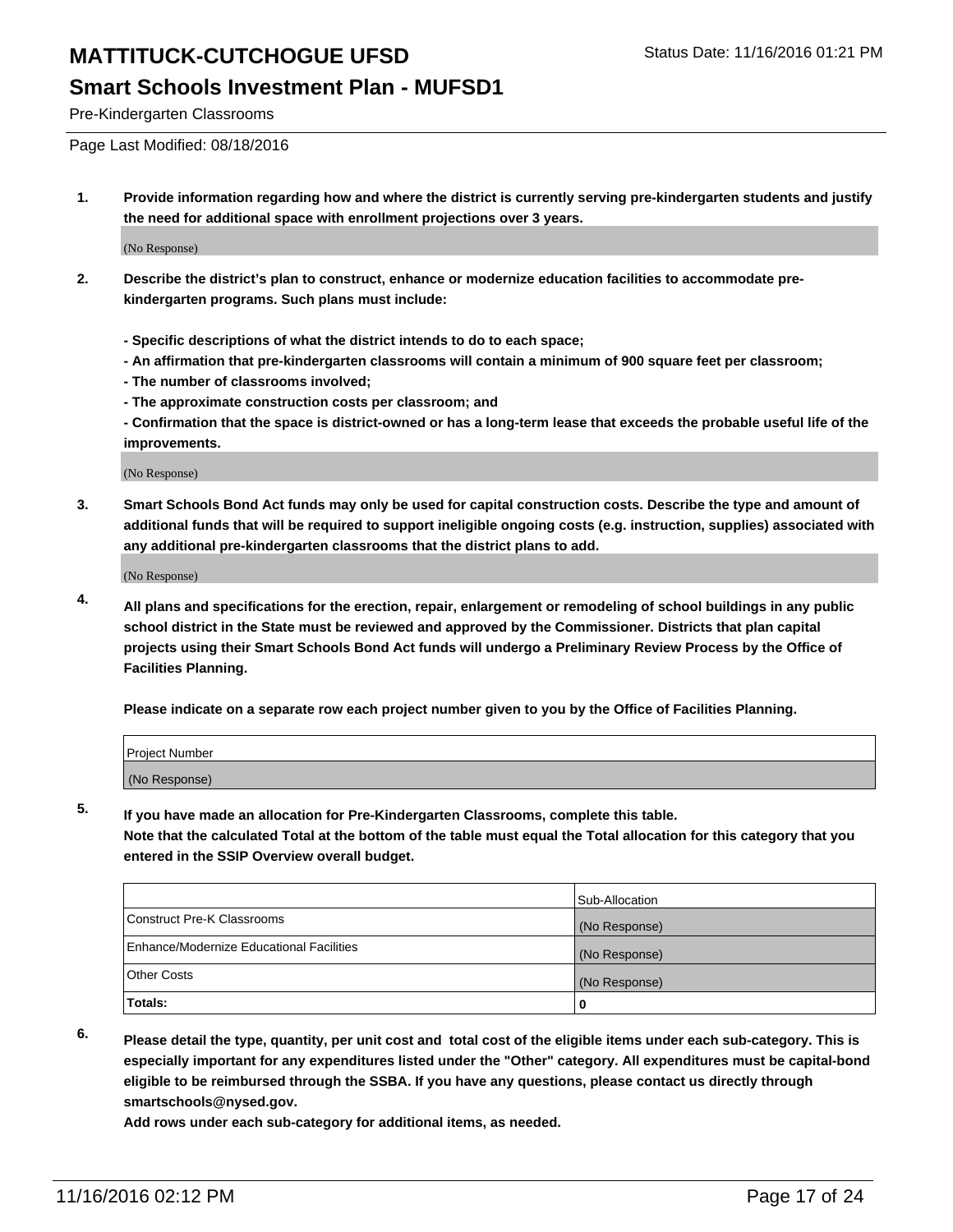# **Smart Schools Investment Plan - MUFSD1**

Pre-Kindergarten Classrooms

Page Last Modified: 08/18/2016

| Select the allowable expenditure | Item to be purchased | Quantity      | Cost per Item | <b>Total Cost</b> |
|----------------------------------|----------------------|---------------|---------------|-------------------|
| type.                            |                      |               |               |                   |
| Repeat to add another item under |                      |               |               |                   |
| each type.                       |                      |               |               |                   |
| (No Response)                    | (No Response)        | (No Response) | (No Response) | (No Response)     |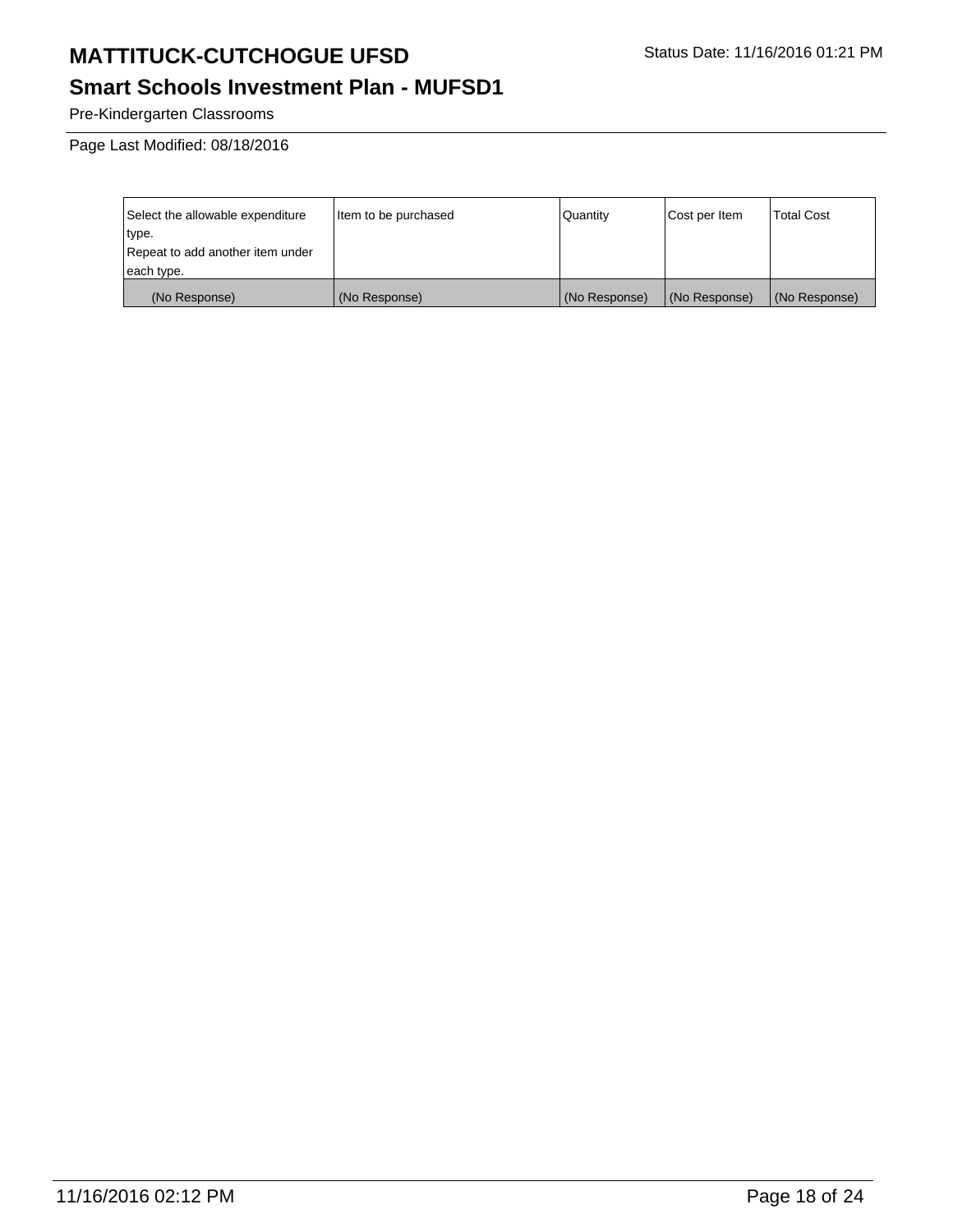#### **Smart Schools Investment Plan - MUFSD1**

Replace Transportable Classrooms

Page Last Modified: 04/12/2016

**1. Describe the district's plan to construct, enhance or modernize education facilities to provide high-quality instructional space by replacing transportable classrooms.**

(No Response)

**2. All plans and specifications for the erection, repair, enlargement or remodeling of school buildings in any public school district in the State must be reviewed and approved by the Commissioner. Districts that plan capital projects using their Smart Schools Bond Act funds will undergo a Preliminary Review Process by the Office of Facilities Planning.**

**Please indicate on a separate row each project number given to you by the Office of Facilities Planning.**

| Project Number |  |
|----------------|--|
| (No Response)  |  |

**3. For large projects that seek to blend Smart Schools Bond Act dollars with other funds, please note that Smart Schools Bond Act funds can be allocated on a pro rata basis depending on the number of new classrooms built that directly replace transportable classroom units.**

**If a district seeks to blend Smart Schools Bond Act dollars with other funds describe below what other funds are being used and what portion of the money will be Smart Schools Bond Act funds.**

(No Response)

**4. If you have made an allocation for Replace Transportable Classrooms, complete this table. Note that the calculated Total at the bottom of the table must equal the Total allocation for this category that you entered in the SSIP Overview overall budget.**

|                                                | Sub-Allocation |
|------------------------------------------------|----------------|
| Construct New Instructional Space              | (No Response)  |
| Enhance/Modernize Existing Instructional Space | (No Response)  |
| Other Costs                                    | (No Response)  |
| Totals:                                        | 0              |

**5. Please detail the type, quantity, per unit cost and total cost of the eligible items under each sub-category. This is especially important for any expenditures listed under the "Other" category. All expenditures must be capital-bond eligible to be reimbursed through the SSBA. If you have any questions, please contact us directly through smartschools@nysed.gov.**

| Select the allowable expenditure | Item to be purchased | Quantity      | Cost per Item | Total Cost    |
|----------------------------------|----------------------|---------------|---------------|---------------|
| type.                            |                      |               |               |               |
| Repeat to add another item under |                      |               |               |               |
| each type.                       |                      |               |               |               |
| (No Response)                    | (No Response)        | (No Response) | (No Response) | (No Response) |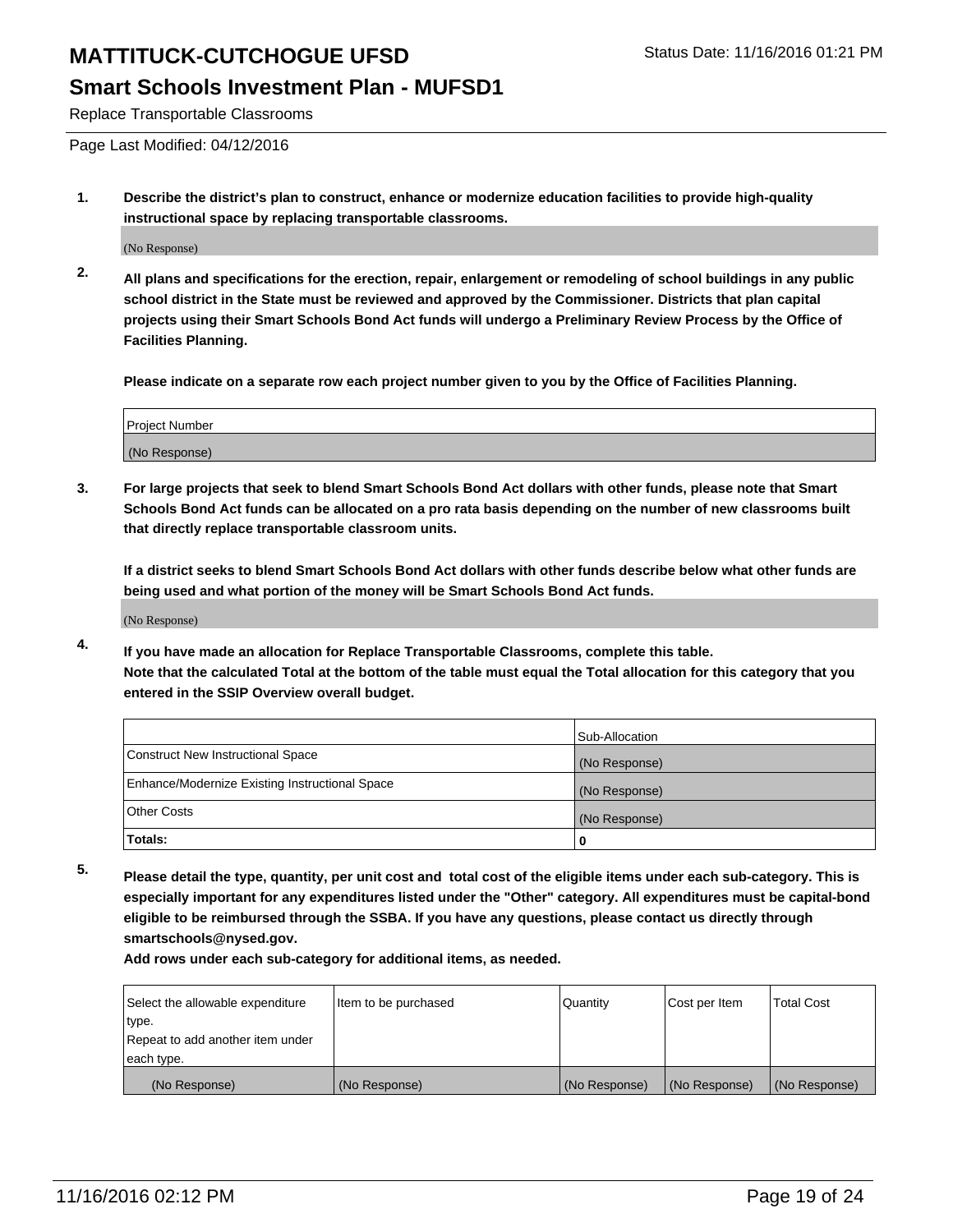#### **Smart Schools Investment Plan - MUFSD1**

High-Tech Security Features

Page Last Modified: 11/16/2016

**1. Describe how you intend to use Smart Schools Bond Act funds to install high-tech security features in school buildings and on school campuses.**

The District intends to utilize a portion of the SMART BONDS funds to upgrade our current building entrance security system. The proposed changes at the Elementary and High schools is to change the main entrance configuration with different doors, security window installation, and related keyless access controls for an entry control system. The equipment required for a high tech entrance system include equipment such as lockdown equipment, door access points,and video camera.

**2. All plans and specifications for the erection, repair, enlargement or remodeling of school buildings in any public school district in the State must be reviewed and approved by the Commissioner. Districts that plan capital projects using their Smart Schools Bond Act funds will undergo a Preliminary Review Process by the Office of Facilities Planning.** 

**Please indicate on a separate row each project number given to you by the Office of Facilities Planning.**

| Project Number        |
|-----------------------|
| 58-10-12-02-0-007-BA1 |
| 58-10-12-02-0-001-BA1 |
| 58-10-12-02-0-007-006 |
| 58-10-12-02-0-001-006 |
| (No Response)         |

#### **3. Was your project deemed eligible for streamlined Review?**

- □ Yes
- **Z** No
- **4. Include the name and license number of the architect or engineer of record.**

| l Name                                               | License Number |
|------------------------------------------------------|----------------|
| l John Grillo 027360                                 | 27360          |
| when entering license number leading zero is dropped | (No Response)  |

#### **5. If you have made an allocation for High-Tech Security Features, complete this table.**

**Note that the calculated Total at the bottom of the table must equal the Total allocation for this category that you entered in the SSIP Overview overall budget.**

|                                                      | Sub-Allocation |
|------------------------------------------------------|----------------|
| Capital-Intensive Security Project (Standard Review) | $\overline{0}$ |
| <b>Electronic Security System</b>                    | $\overline{0}$ |
| <b>Entry Control System</b>                          | 53,228         |
| Approved Door Hardening Project                      | $\Omega$       |
| <b>Other Costs</b>                                   | l 0            |
| Totals:                                              | 53,228         |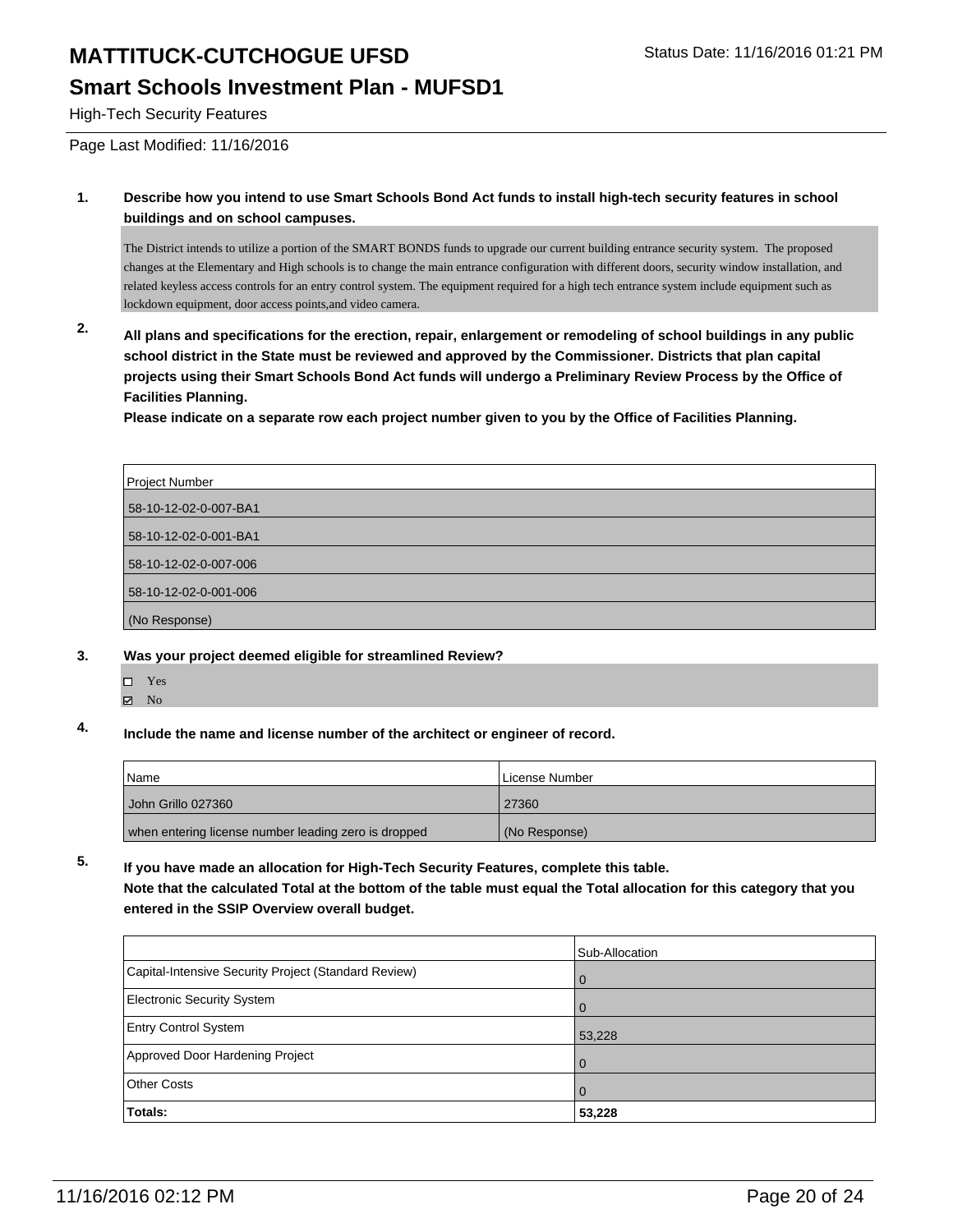# **Smart Schools Investment Plan - MUFSD1**

High-Tech Security Features

Page Last Modified: 11/16/2016

**6. Please detail the type, quantity, per unit cost and total cost of the eligible items under each sub-category. This is especially important for any expenditures listed under the "Other" category. All expenditures must be capital-bond eligible to be reimbursed through the SSBA. If you have any questions, please contact us directly through smartschools@nysed.gov.**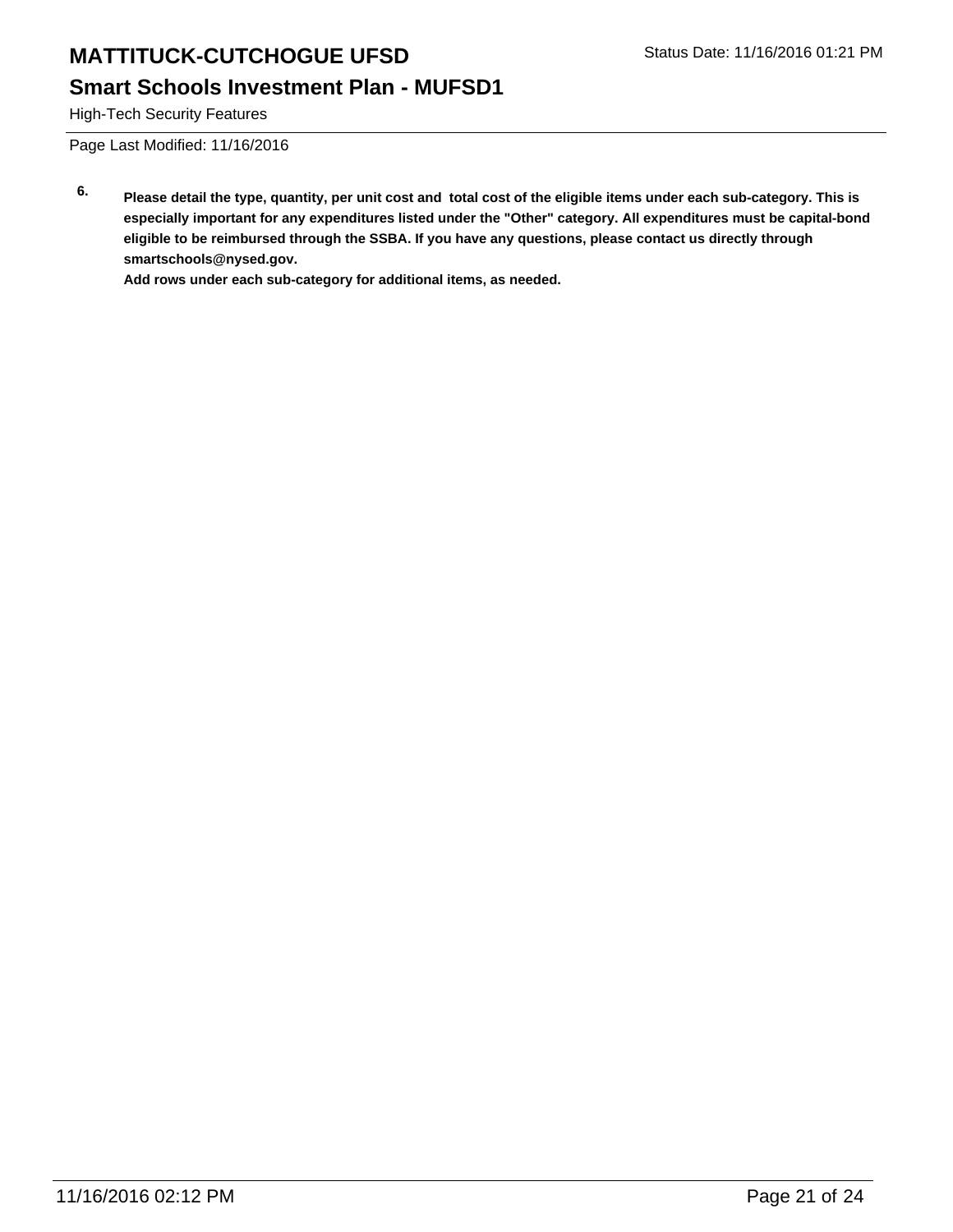# **Smart Schools Investment Plan - MUFSD1**

High-Tech Security Features

Page Last Modified: 11/16/2016

| Select the allowable expenditure<br>type.<br>Repeat to add another item under | Item to be purchased                                 | Quantity       | Cost per Item | <b>Total Cost</b> |
|-------------------------------------------------------------------------------|------------------------------------------------------|----------------|---------------|-------------------|
| each type.<br><b>Entry Control System</b>                                     | labor                                                | 1              | 41,475        | 41,475            |
| <b>Entry Control System</b>                                                   | 4 Door Keyscan Access Control Panel<br>(KEYPANEL4)   | $\mathbf{1}$   | 2,399         | 2,399             |
| <b>Entry Control System</b>                                                   | Netcom Board (KEYNETCOM)                             | $\mathbf{1}$   | 479           | 479               |
| <b>Entry Control System</b>                                                   | 12v 7Amp Hr Battery (BATT12V12)                      | $\overline{2}$ | 42            | 84                |
| <b>Entry Control System</b>                                                   | 16v AC Access Panel Power Supply<br>(ACCPS)          | $\overline{2}$ | 29            | 58                |
| <b>Entry Control System</b>                                                   | System VII Software (KEYSOFT)                        | $\mathbf{1}$   | 725           | 725               |
| <b>Entry Control System</b>                                                   | <b>Proximity Card Reader</b><br>(ACCKREADER)         | $\overline{2}$ | 225           | 450               |
| <b>Entry Control System</b>                                                   | Exterior Door Strike (9600)                          | $\overline{2}$ | 467           | 934               |
| <b>Entry Control System</b>                                                   | Door Control Power Supply (4<br>Channel) (ACCPWR)    | $\mathbf{1}$   | 195           | 195               |
| <b>Entry Control System</b>                                                   | Network Connection & Configuration<br>(CCNC)         | $\mathbf{1}$   | 249           | 249               |
| <b>Entry Control System</b>                                                   | Door Strike Installation (ACCDSI)                    | $\overline{2}$ | 350           | 700               |
| <b>Entry Control System</b>                                                   | Proximity Reader Wiring (Up to 150<br>Feet) (ACCCPW) | $\overline{2}$ | 235           | 470               |
| <b>Entry Control System</b>                                                   | Proximity Reader Extended Wiring w/<br>AMP (ACCEPW)  | $\overline{2}$ | 175           | 350               |
| <b>Entry Control System</b>                                                   | Pipe/Conduit/Wiremold Per Door (TJ90<br>PLATE)       | $\overline{2}$ | 129           | 258               |
| <b>Entry Control System</b>                                                   | Door Opener Device Wiring<br>(ACCDSW)                | $\overline{2}$ | 175           | 350               |
| <b>Entry Control System</b>                                                   | Control System Installation (ACCCSI)                 | $\mathbf{1}$   | 175           | 175               |
| <b>Entry Control System</b>                                                   | Software Programming / Installation<br>(ACCPROG)     | $\mathbf{1}$   | 375           | 375               |
| <b>Entry Control System</b>                                                   | 1 to 1 Color Video Intercom Kit (350TJ)              | $\mathbf{1}$   | 799           | 799               |
| <b>Entry Control System</b>                                                   | Door Control Power Supply<br>(ACCPWR)                | $\mathbf{1}$   | 195           | 195               |
| <b>Entry Control System</b>                                                   | Wire Run (AVWIRE)                                    | $\overline{2}$ | 150           | 300               |
| <b>Entry Control System</b>                                                   | Door Opener Device Wiring<br>(ACCDSW)                | 2              | 175           | 350               |
| <b>Entry Control System</b>                                                   | Unit Installation (ACCCSI)                           | $\overline{2}$ | 175           | 350               |
| <b>Entry Control System</b>                                                   | Desk Stand (FAWIREGUARD)                             | $\mathbf{1}$   | 59            | 59                |
| <b>Entry Control System</b>                                                   | Door Release Switch (390+G)                          | $\mathbf{1}$   | 129           | 129               |

11/16/2016 02:12 PM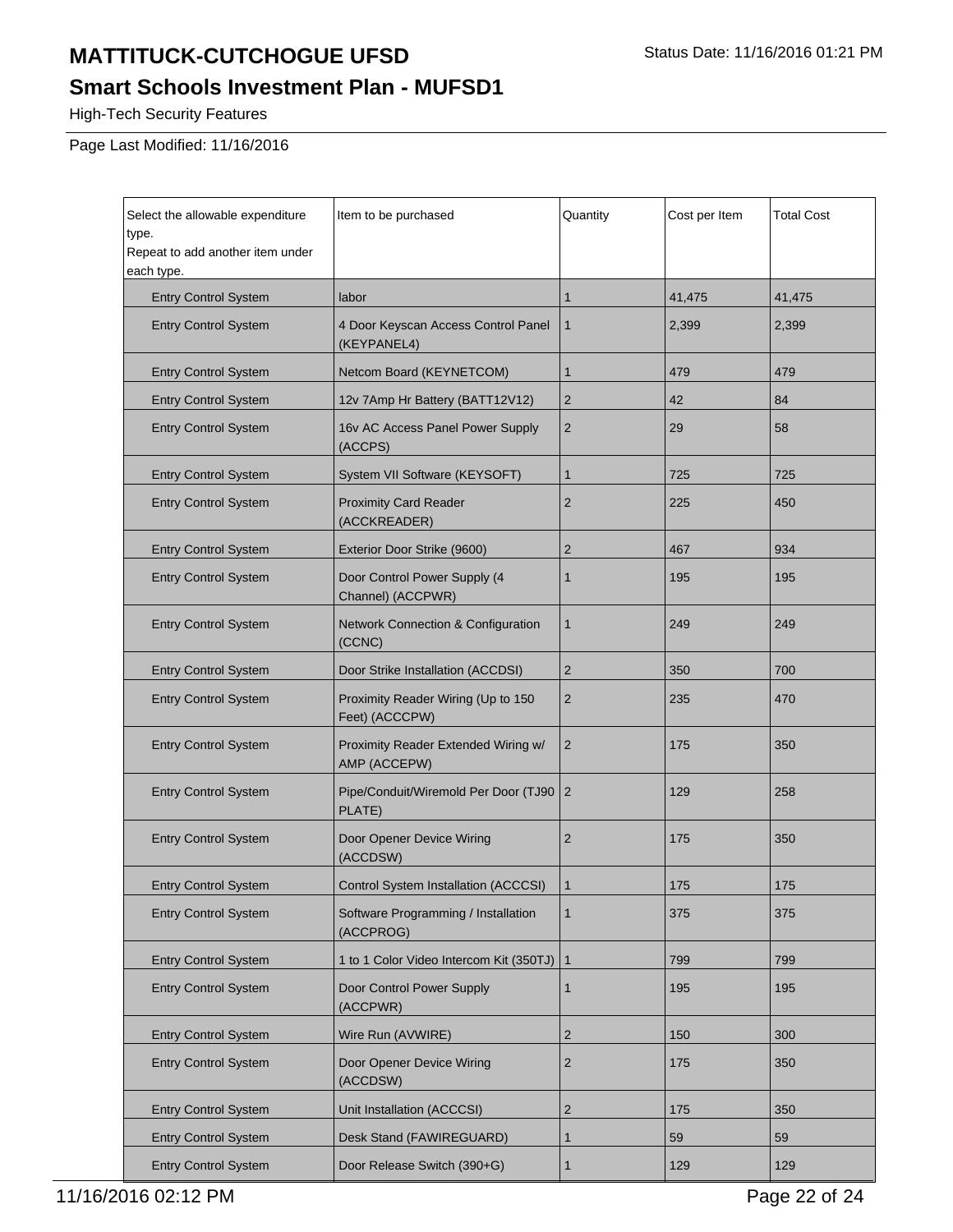# **Smart Schools Investment Plan - MUFSD1**

High-Tech Security Features

| <b>Entry Control System</b> | Door Release Switch Wiring (AVWIRE)   1                          |                | 150 | 150 |
|-----------------------------|------------------------------------------------------------------|----------------|-----|-----|
| <b>Entry Control System</b> | Pipe/Conduit Drop (TJ90 PLATE)                                   | $\overline{2}$ | 129 | 258 |
| <b>Entry Control System</b> | 1.3 Megapixel Interior Low Lux D/N<br>Mini Dome Camera (CMP1228) |                | 499 | 499 |
| <b>Entry Control System</b> | Indoor Camera Wiring (CCOCW)                                     |                | 139 | 139 |
| <b>Entry Control System</b> | Extended Camera Wiring (CCEXT)                                   |                | 150 | 150 |
| <b>Entry Control System</b> | Indoor Camera Mounting & Focusing<br>(CCOCM)                     | -1             | 75  | 75  |
| <b>Entry Control System</b> | Camera Configuration / Setup /<br>Programming (CCCONFIG)         |                | 49  | 49  |